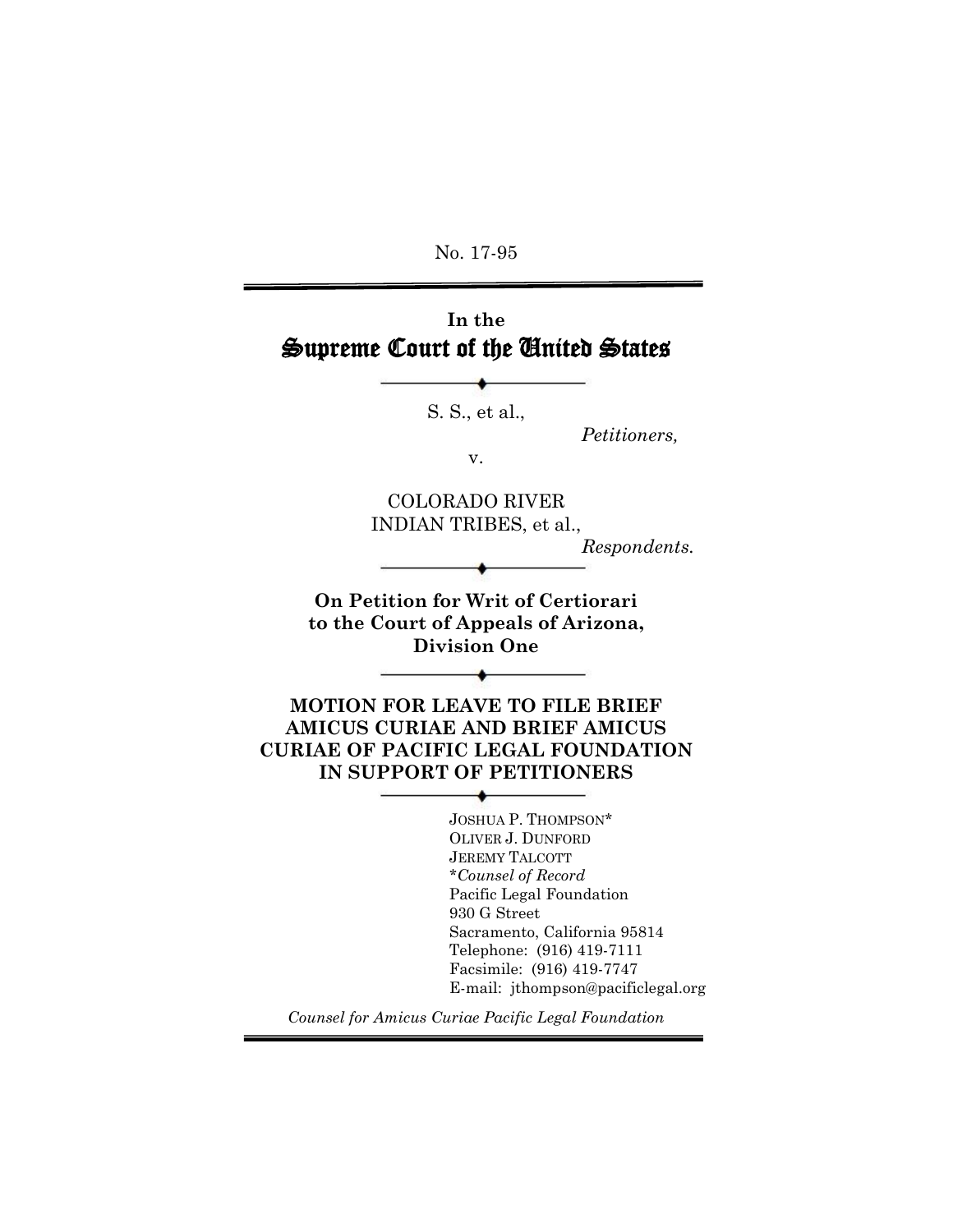#### **MOTION FOR LEAVE TO FILE BRIEF AMICUS CURIAE**

<span id="page-1-0"></span>Pursuant to Court Rule 37.2(b), Pacific Legal Foundation (PLF) respectfully requests leave of the Court to file this brief amicus curiae in support of Petitioners S. S. and S. S. PLF timely sent letters indicating its intent to file an amicus brief to all counsel of record pursuant to Rule 37.2(a). Petitioners S. S. and Respondent Colorado River Indian Tribes (CRIT) granted consent for amicus participation, but Respondents Garrett Scholl and Respondent Stephanie H. withheld consent by failing to respond to PLF's request.

Founded in 1973, PLF is a nonprofit, tax-exempt corporation organized under the laws of the State of California for the purpose of engaging in litigation in matters affecting the public interest. PLF provides a voice in the courts for mainstream Americans who believe in limited government, private property rights, individual freedom, and free enterprise. PLF has extensive litigation experience in the areas of racial discrimination, racial preferences, and civil rights. It has participated as amicus curiae in nearly every major United States Supreme Court case involving racial classifications in the past three decades, from *Regents of the Univ. of Cal. v. Bakke*, 438 U.S. 265 (1978), to *Fisher v. Univ. of Texas at Austin*, 136 S. Ct. 2198 (2016).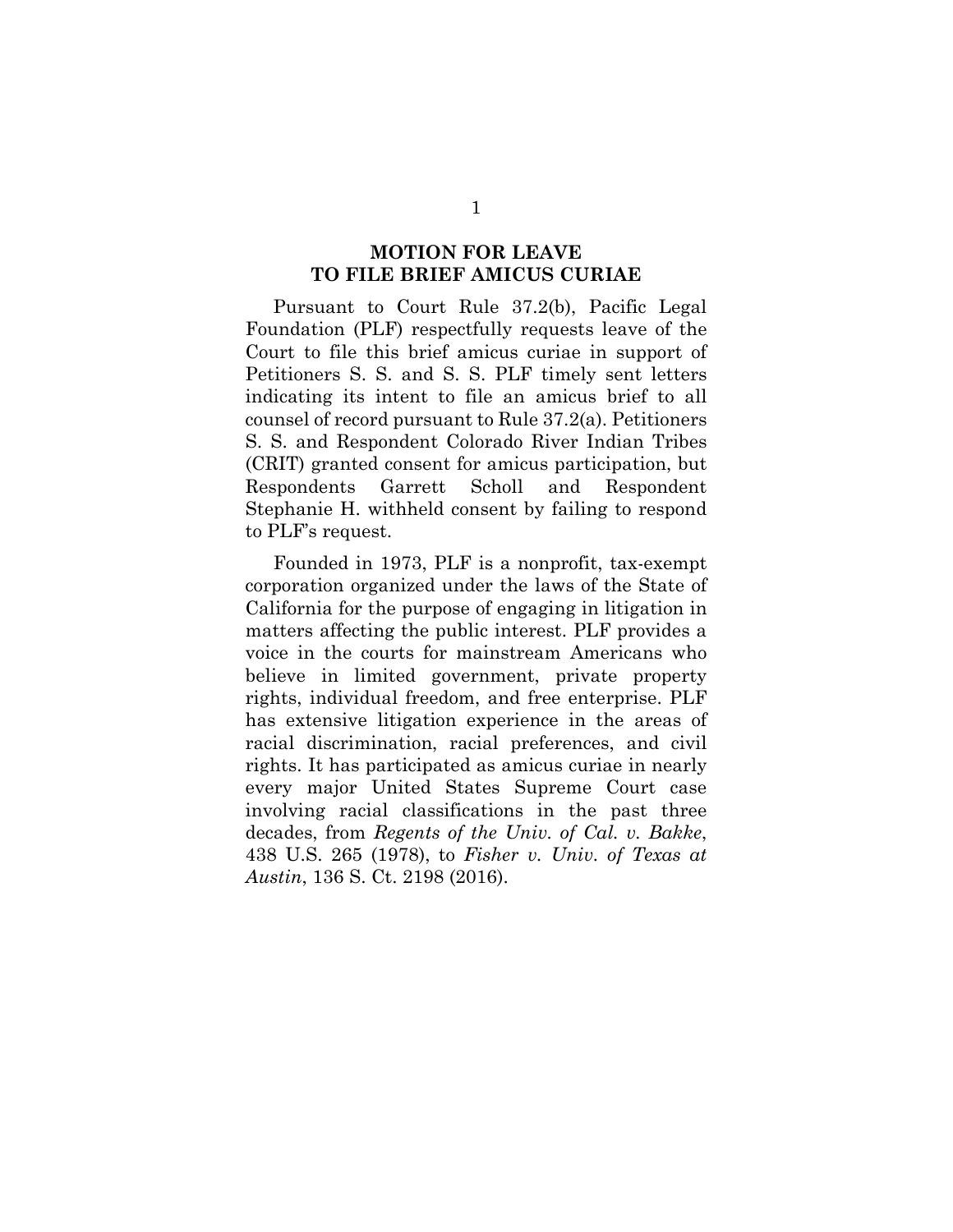For all the foregoing reasons, the motion of Pacific Legal Foundation to file a brief amicus curiae should be granted.

DATED: August, 2017.

Respectfully submitted,

JOSHUA P. THOMPSON\* OLIVER J. DUNFORD JEREMY TALCOTT \**Counsel of Record* Pacific Legal Foundation 930 G Street Sacramento, California 95814 Telephone: (916) 419-7111 Facsimile: (916) 429-7747 E-mail: jthompson@pacificlegal.org

*Counsel for Amicus Curiae Pacific Legal Foundation*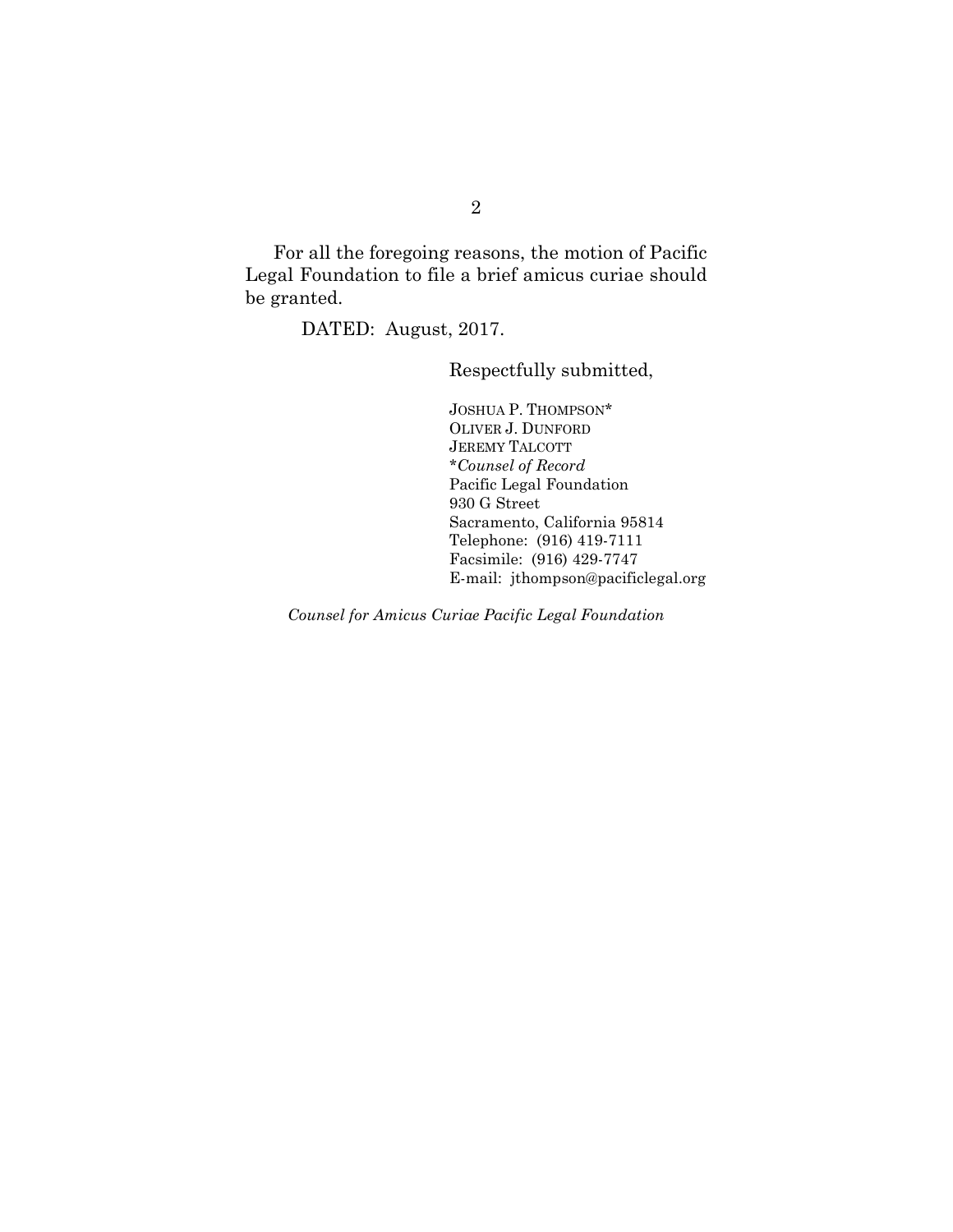#### **QUESTION PRESENTED**

<span id="page-3-0"></span>The Indian Child Welfare Act (ICWA), 25 U.S.C. § 1901, *et seq.*, was enacted to address the problem of unjustified removal of Indian children from their parents by "nontribal public and private agencies" and their placement in "non-Indian foster and adoptive homes and institutions." *Id.* § 1901(4). That concern is absent in a private action for termination of parental rights, which is a private dispute between birth parents, involving no government entity. Nevertheless, the court below—in conflict with other state courts of last resort, and this Court's precedent —held that ICWA Sections 1912(d) (the active-efforts provision) and 1912(f) (the termination-burden provision) apply to such private disputes.

ICWA's more onerous set of evidentiary and procedural standards, including the "active efforts" and beyond-a-reasonable-doubt requirements at issue here apply only to cases involving "Indian child[ren]," *Id.* § 1903(4)—not to cases involving children who are white, black, Hispanic, Asian, or of any other ethnic or national origin.

The questions presented are:

Do ICWA's Sections 1912(d) and 1912(f) apply in a private severance action initiated by one birth parent against the other birth parent of an Indian child?

If so, does this *de jure* discrimination and separateand-substandard treatment of Indian children violate the Due Process and Equal Protection guarantees of the Fifth and Fourteenth Amendments?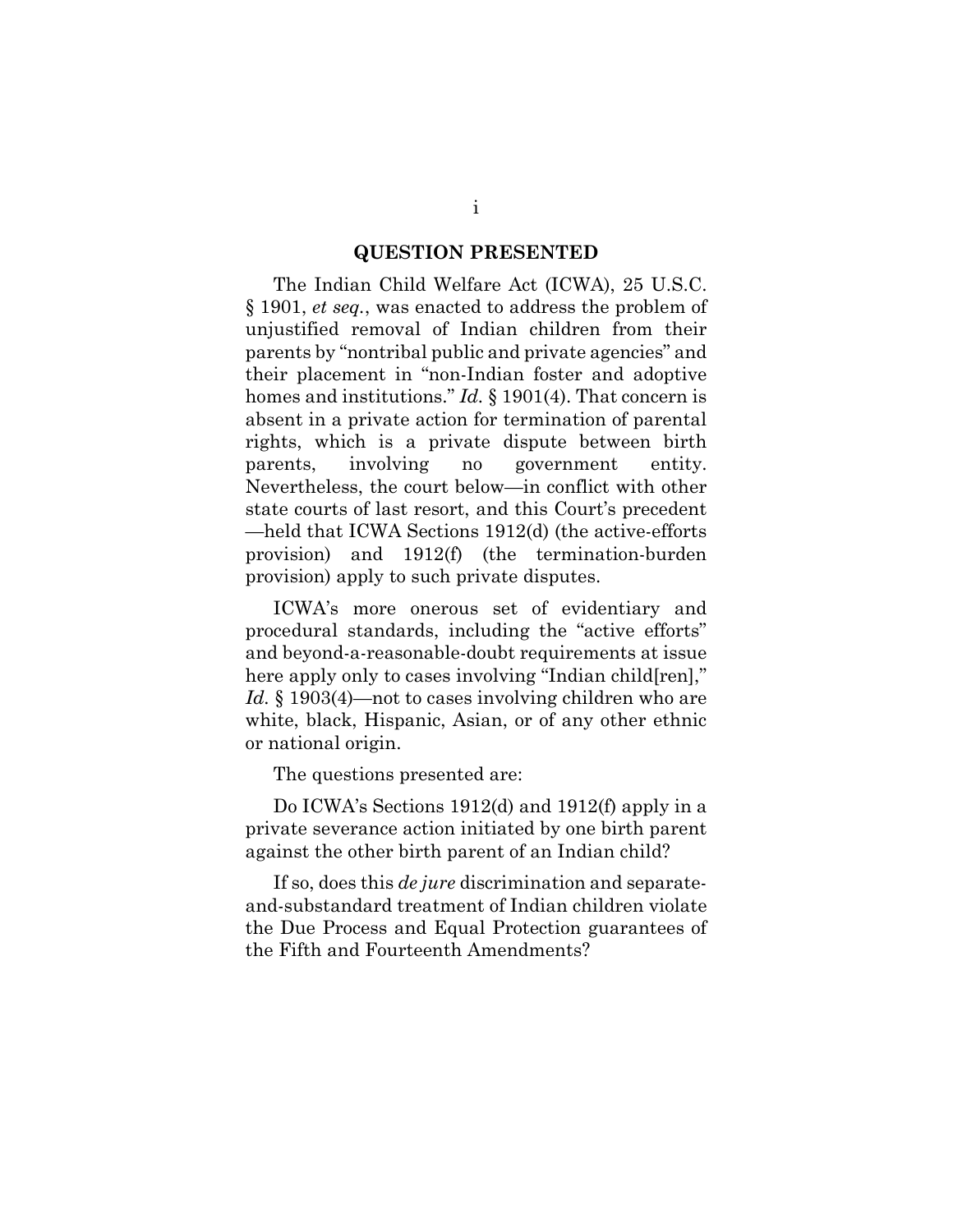# **TABLE OF CONTENTS**

| MOTION FOR LEAVE TO                                                                                                                                   |
|-------------------------------------------------------------------------------------------------------------------------------------------------------|
| FILE BRIEF AMICUS CURIAE 1                                                                                                                            |
|                                                                                                                                                       |
|                                                                                                                                                       |
| <b>IDENTITY AND</b>                                                                                                                                   |
| INTEREST OF AMICUS CURIAE1                                                                                                                            |
| SUMMARY OF THE ARGUMENT2                                                                                                                              |
|                                                                                                                                                       |
| <b>CONGRESS' INTRUSION</b><br>L.<br>INTO PRIVATE, STATE COURT<br><b>CUSTODIAL PROCEEDINGS RAISES</b><br><b>SERIOUS FEDERALISM CONCERNS 3</b>          |
| A. This Court Needs to Clarify the Proper<br>Scope of the Indian Commerce Clause4                                                                     |
| В.<br>Many State Courts Improperly<br>Apply ICWA to Private,<br><b>State-Court Custodial Proceedings</b><br>That Are Beyond the Reach of Congress     |
| II. THIS COURT SHOULD GRANT<br>THE PETITION TO RESOLVE THE<br>CONFLICT BETWEEN ICWA AND THE<br>EQUAL PROTECTION GUARANTEE<br>OF THE FIFTH AMENDMENT 9 |
| A. State Courts Fail to Analyze<br>ICWA Under Strict Scrutiny, Even<br>Though It Classifies Indian Children<br>Based on Race Through Blood Lineage10  |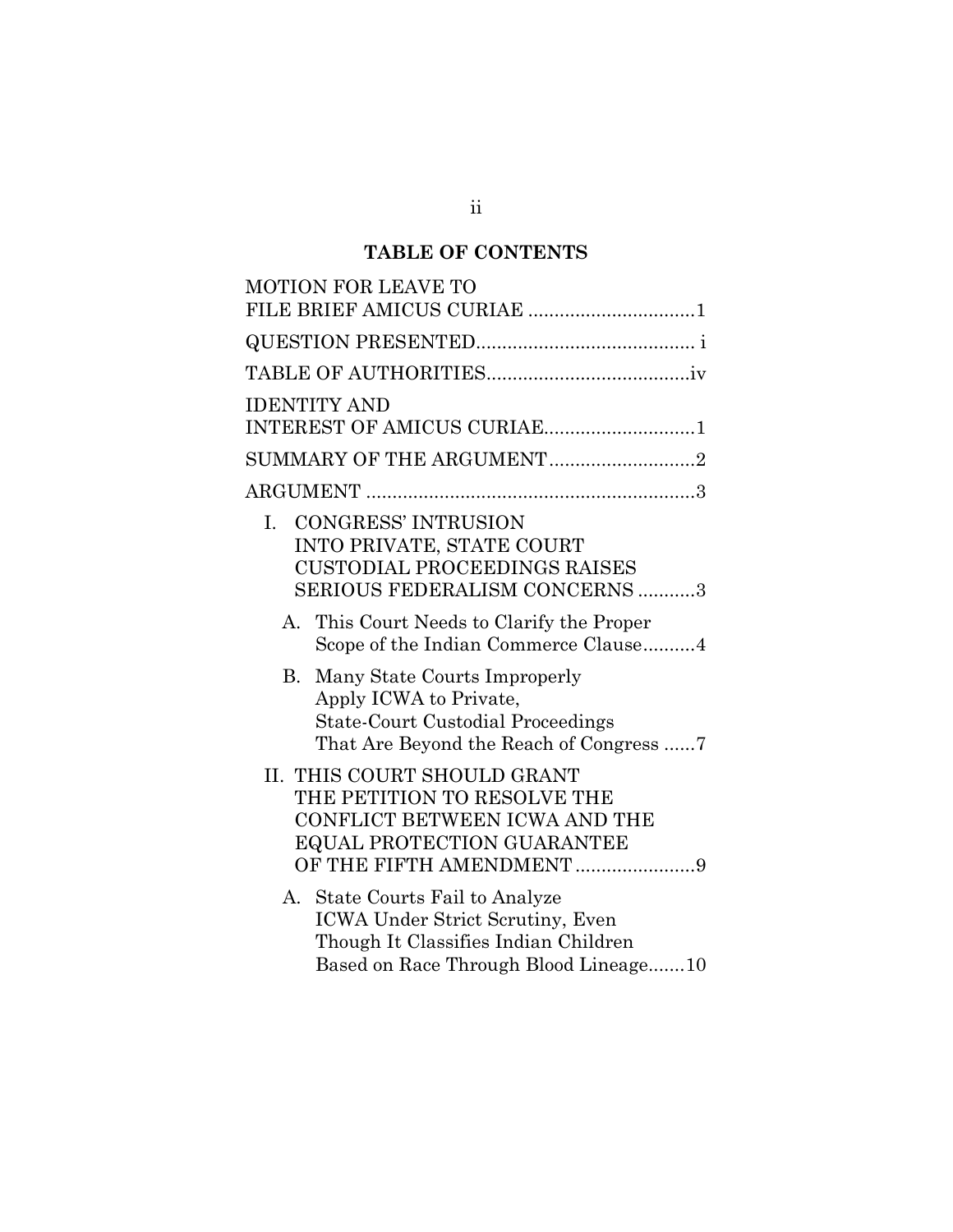<span id="page-5-0"></span>B. [ICWA Cannot Survive Strict Scrutiny........12](#page-21-0) CONCLUSION [..........................................................14](#page-23-0)

## iii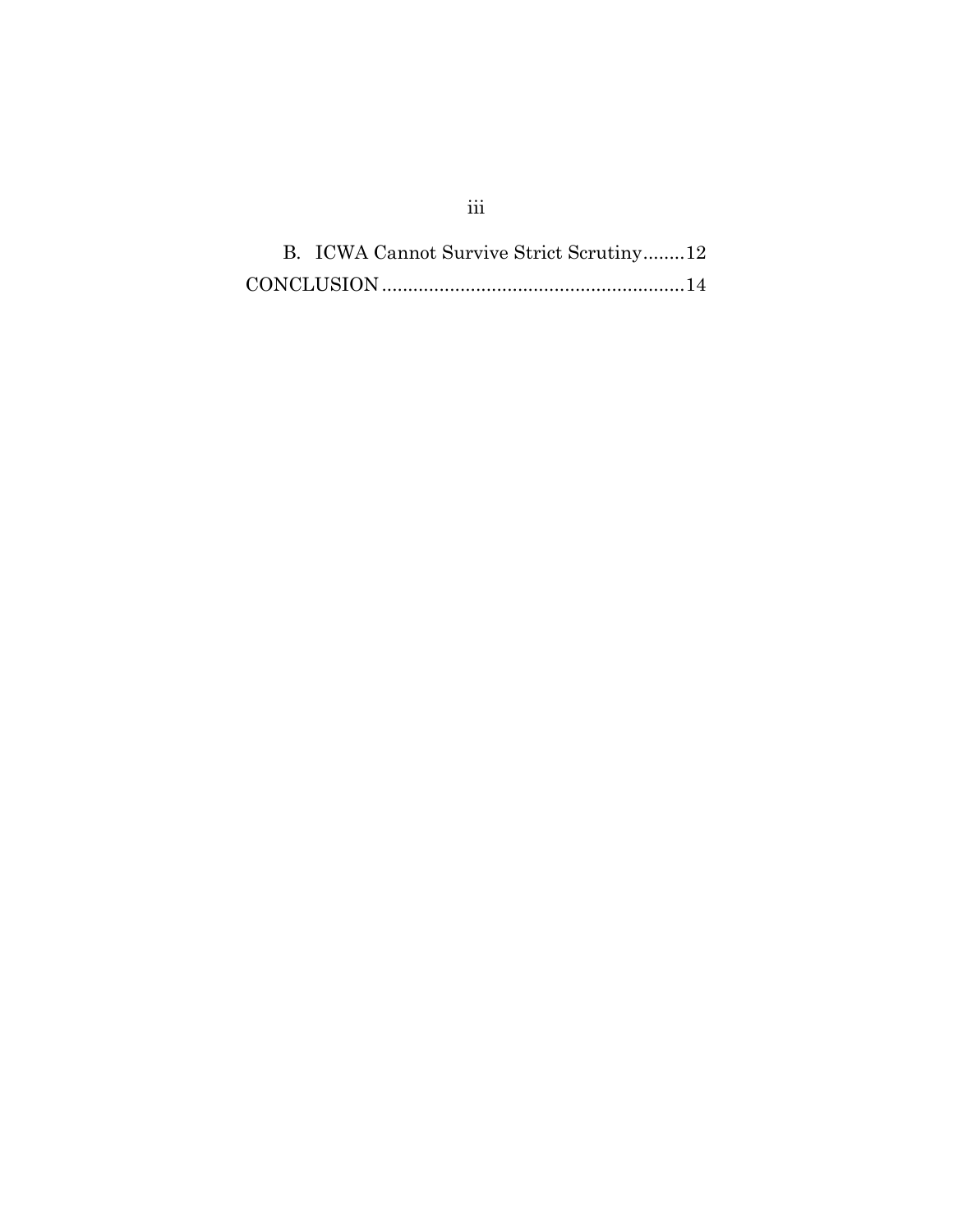## **TABLE OF AUTHORITIES**

## **Cases**

| Adarand Constructors, Inc. v. Pena,              |
|--------------------------------------------------|
|                                                  |
| <i>Adoptive Couple v. Baby Girl,</i>             |
|                                                  |
| Bond v. United States, 564 U.S. 211 (2011) 3     |
| City of Richmond v. J.A. Croson Co.,             |
|                                                  |
| Delaware Tribal Bus. Comm. v. Weeks,             |
|                                                  |
| Fisher v. Univ. of Texas at Austin,              |
|                                                  |
| Gratz v. Bollinger, 539 U.S. 244 (2003) 13-14    |
| Grutter v. Bollinger, 539 U.S. 306 (2003) 12-13  |
| Moe v. Salish & Kootenai Tribes,                 |
|                                                  |
| Morton v. Mancari, 417 U.S. 535 (1974)  9-10     |
| Regents of the Univ. of Cal. v. Bakke,           |
|                                                  |
| Shelby Cnty., Ala. v. Holder,                    |
|                                                  |
| United States v. Alcea Band of Tillamooks,       |
|                                                  |
| United States v. Antelope, 430 U.S. 641 (1977)10 |
| United States v. Bryant,                         |
| 136 S. Ct. 1954 (2016),                          |
|                                                  |
| United States v. Cummings,                       |
| 281 F.3d 1046 (9th Cir. 2002),                   |
|                                                  |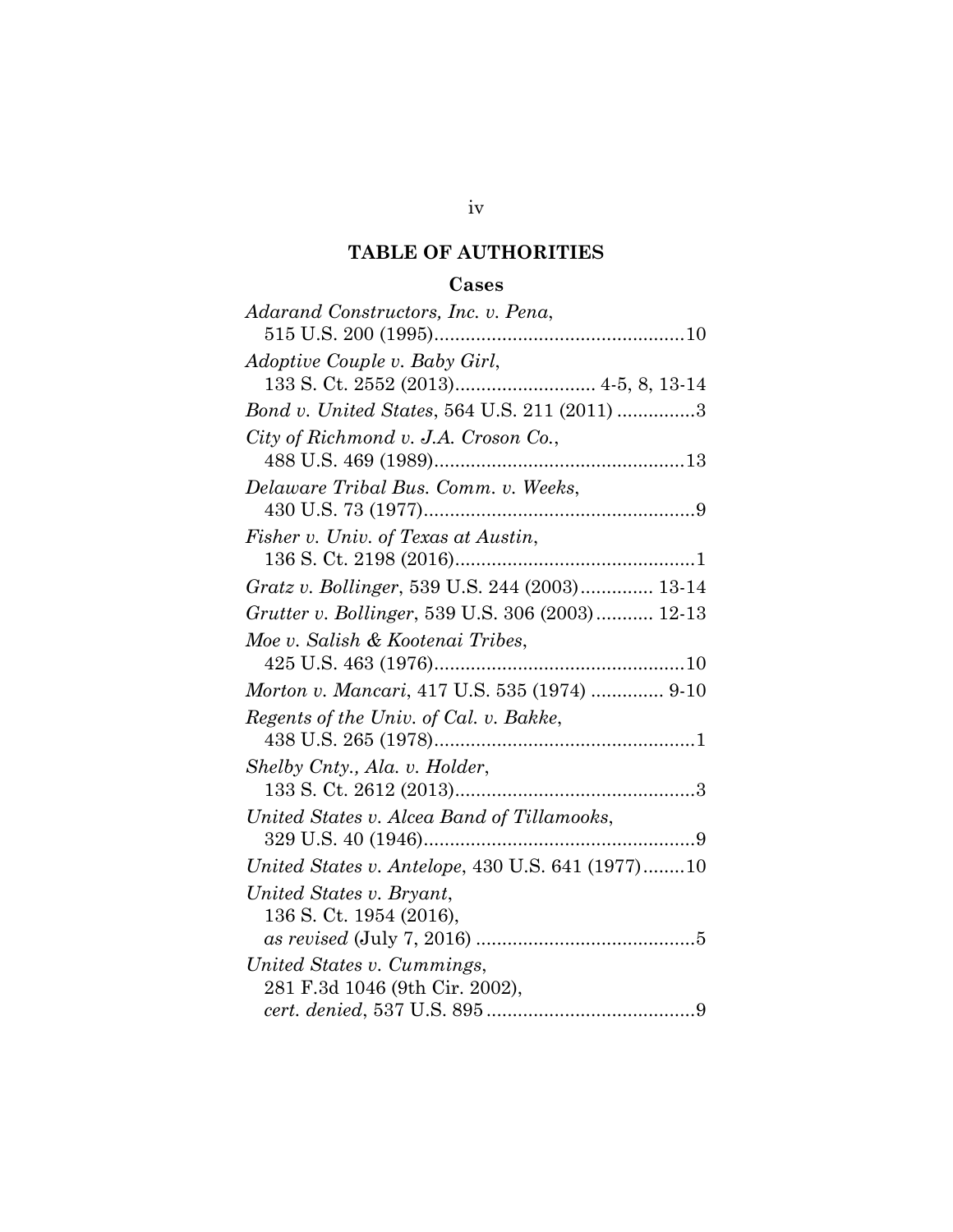| United States v. Holliday, 70 U.S. 407 (1865)6           |
|----------------------------------------------------------|
| United States v. Kagama, 118 U.S. 375 (1886)7            |
|                                                          |
|                                                          |
| United States v. Morrison, 529 U.S. 598 (2000)8          |
| <i>United States v. Paradise, 480 U.S. 149 (1987) 13</i> |
| Washington v. Confederated Bands and                     |
| Tribes of the Yakima Indian Nation,                      |
|                                                          |

# **United States Constitution**

# **Federal Statutes**

# **Federal Regulations**

### **Rules of Court**

# **Other Authorities**

| Barnett, Randy E.,                           |  |
|----------------------------------------------|--|
| The Original Meaning of the Commerce Clause, |  |
|                                              |  |
|                                              |  |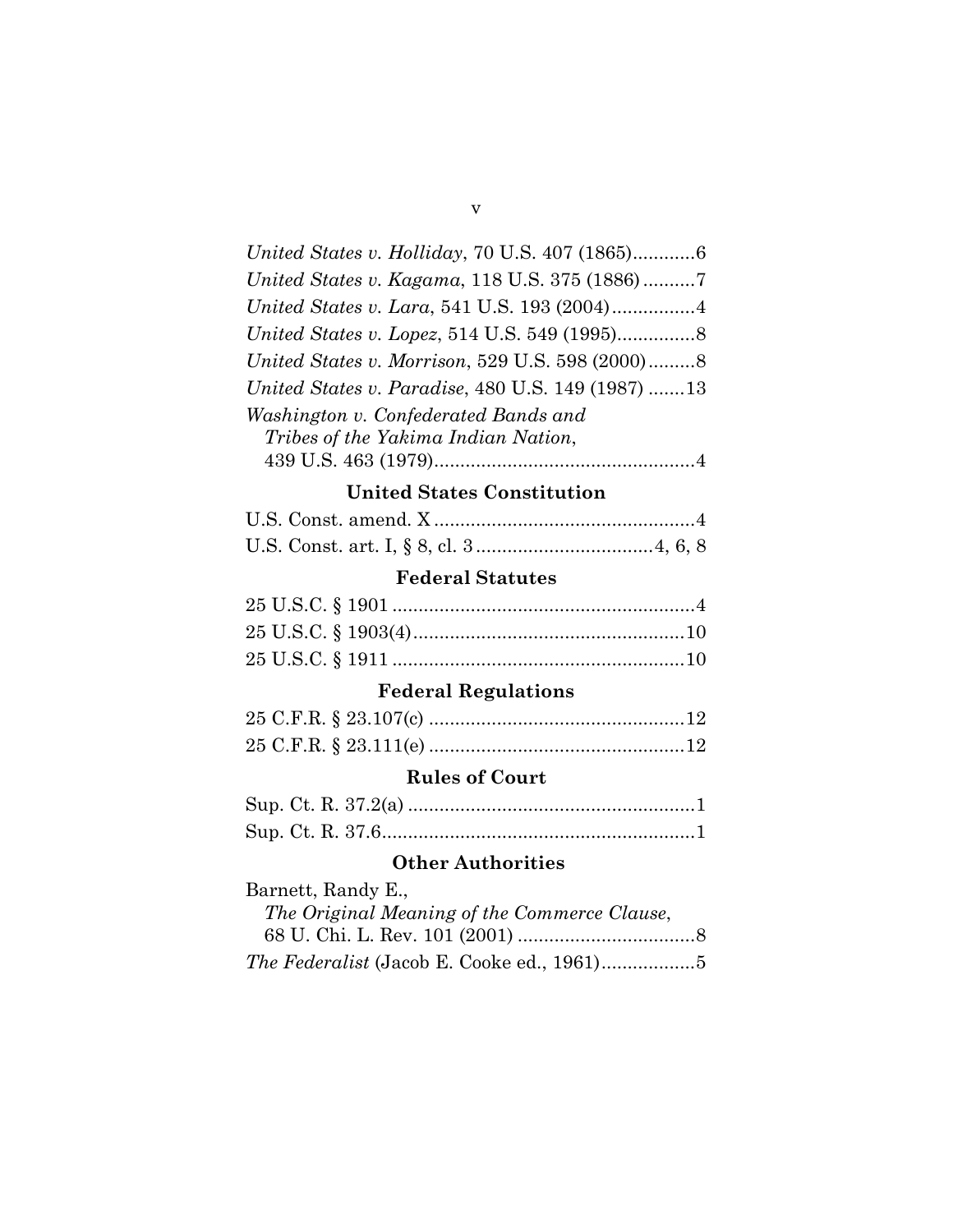| Fletcher, Mathew L.M., The Supreme                     |
|--------------------------------------------------------|
| Court and Federal Indian Policy,                       |
|                                                        |
| Fletcher, Matthew L.M. & Singel, Wenona T.,            |
| Indian Children and the                                |
| Federal-Tribal Trust Relationship,                     |
|                                                        |
| Hollinger, Joan Heifetz, Beyond the                    |
| Best Interests of the Tribe: The Indian Child          |
| Welfare Act and the Adoption of Indian Children,       |
| 66 U. Det. Mercy L. Rev. 451 (1989)14                  |
| Jones, Billy Joe, et al., The Indian Child Welfare Act |
| Handbook: A Legal Guide to the Custody and             |
| <b>Adoption of Native American Children</b>            |
| (American Bar Association 2d ed., 2008)7               |
| Natelson, Robert G., The Original                      |
| Understanding of the Indian Commerce Clause,           |
|                                                        |
| 2 Records of the Federal Convention of 1787            |
| (M. Farrand rev. ed., 1937) (Aug. 18, 1787) 5-6        |
| Riley, Naomi Schaefer,                                 |
| The New Trail of Tears: How Washington                 |
|                                                        |
| Sandefur, Timothy, Escaping ICWA Penalty Box,          |
|                                                        |
| Savage, Mark, Native Americans and the                 |
| Constitution: The Original Understanding,              |
|                                                        |
| Schmidt, Ryan W., American Indian Identity and         |
| Blood Quantum in the 21st Century: A Critical          |
| Review, 2011 J. Anthropology 1 11                      |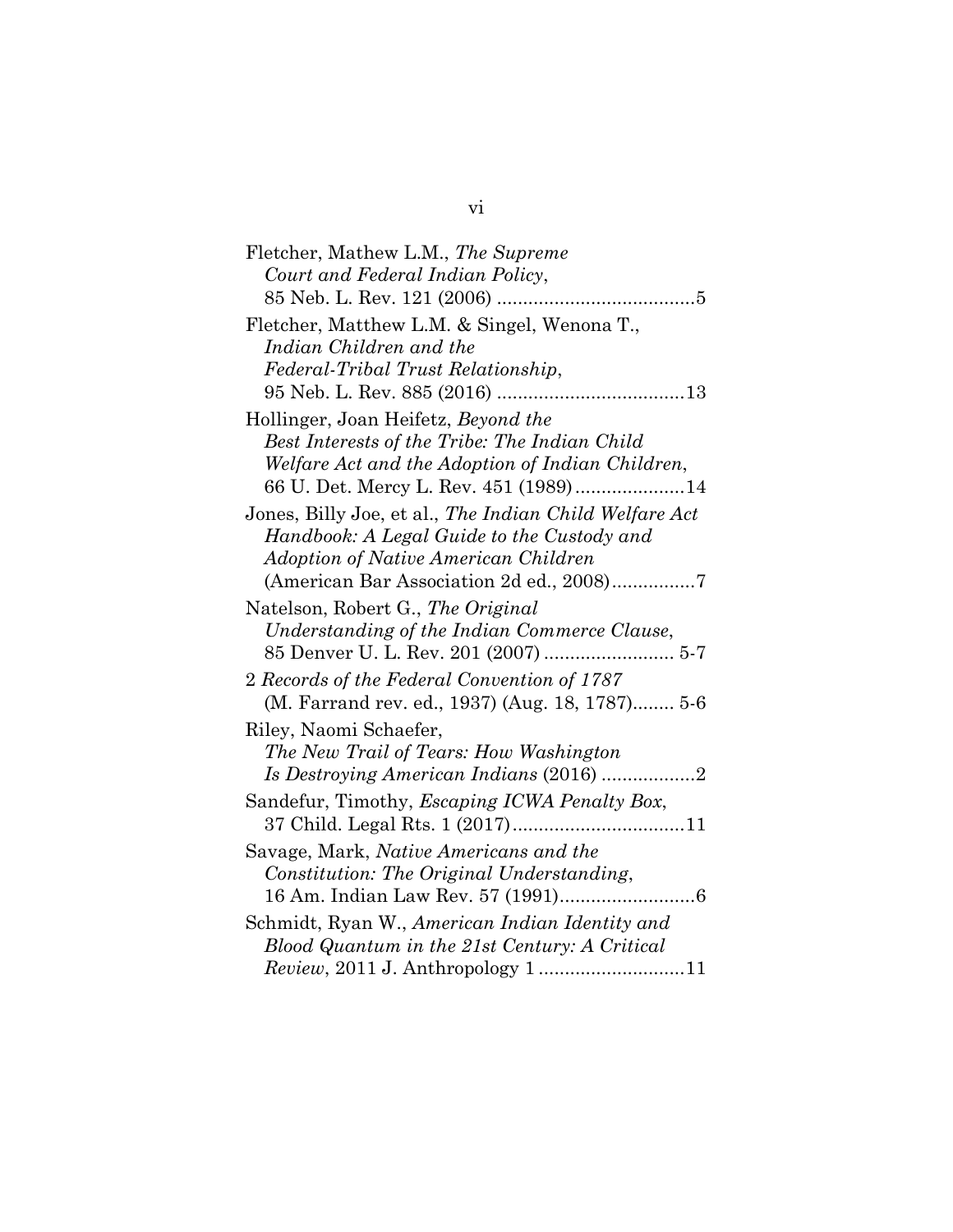# vii

| U.S. Dep't of the Interior, Bureau of Indian Aff.,     |  |
|--------------------------------------------------------|--|
| A Guide to Tracing American Indian & Alaska            |  |
| <i>Native Ancestry, https://www.bia.gov/cs/groups/</i> |  |
| public/documents/text/idc-002619.pdf11                 |  |
| U.S. Dep't of the Interior,                            |  |
| Bureau of Indian Aff., Genealogy,                      |  |
| https://www.bia.gov/FOIA/Genealogy/12                  |  |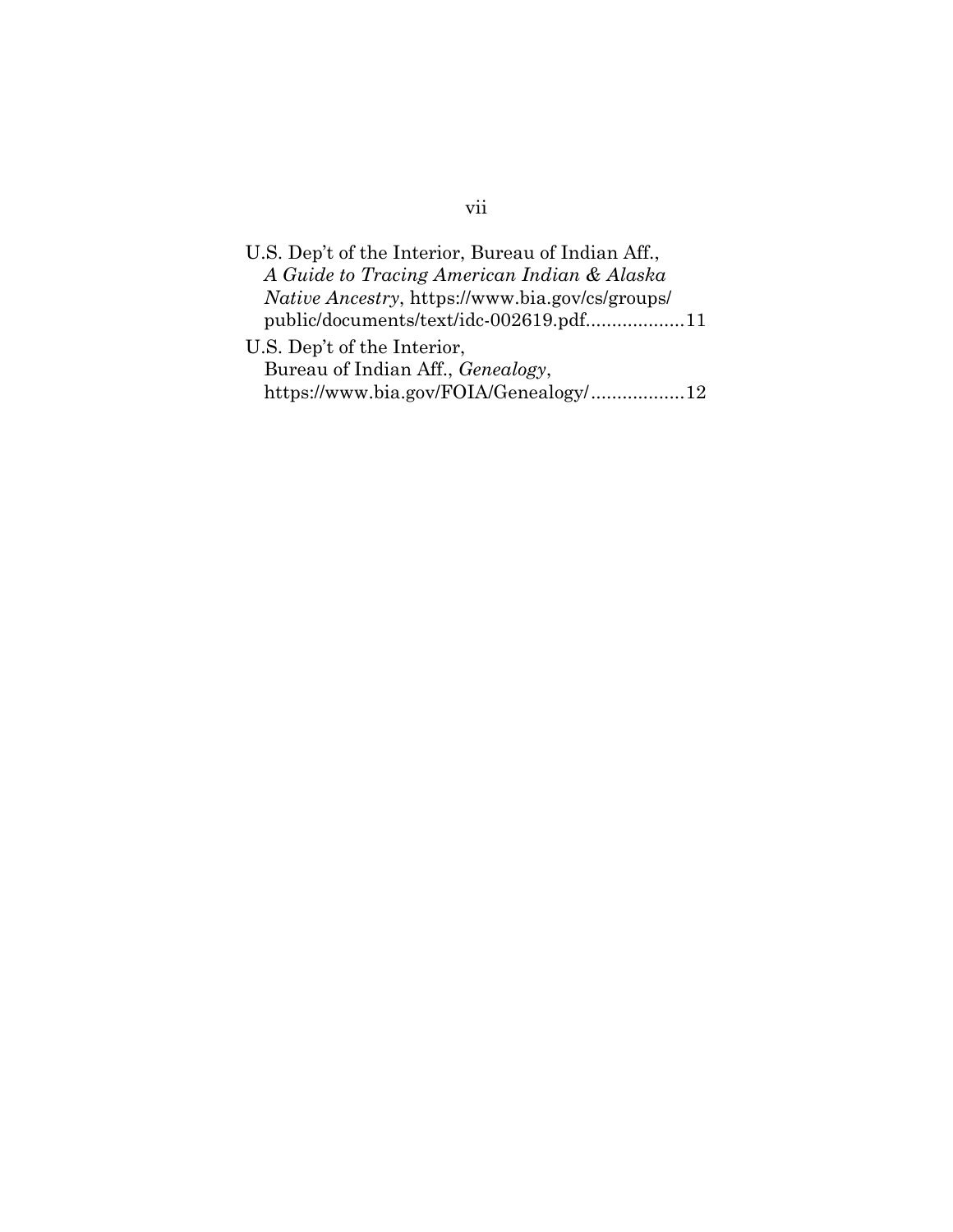#### **IDENTITY AND INTEREST OF AMICUS CURIAE[1](#page-10-1)**

<span id="page-10-0"></span>Founded in 1973, Pacific Legal Foundation is a nonprofit, tax-exempt corporation organized under the laws of the State of California for the purpose of engaging in litigation in matters affecting the public interest. PLF provides a voice in the courts for mainstream Americans who believe in limited government, private property rights, individual freedom, and free enterprise. PLF has extensive litigation experience in the areas of racial discrimination, racial preferences, and civil rights. It has participated as amicus curiae in nearly every major United States Supreme Court case involving racial classifications in the past three decades, from *Regents of the Univ. of Cal. v. Bakke*, 438 U.S. 265 (1978), to *Fisher v. Univ. of Texas at Austin*, 136 S. Ct. 2198 (2016).

PLF considers this case to be of special significance in that it concerns the fundamental issue of whether public institutions may resort to racial discrimination

<span id="page-10-1"></span><sup>1</sup> Pursuant to this Court's Rule 37.2(a), counsel of record for all parties received notice at least 10 days prior to the due date of the Amicus Curiae's intention to file this brief. Petitioners S. S. and S. S. filed blanket consent to amicus curiae briefs with this Court on July 27, 2017, and Respondent CRIT filed blanket consent to amicus curiae briefs with this Court on August 2, 2017. Respondent Garrett Scholl and Respondent Stephanie H. withheld consent by failing to respond to PLF's request.

Pursuant to Rule 37.6, Amicus Curiae affirms that no counsel for any party authored this brief in whole or in part, and no counsel or party made a monetary contribution intended to fund the preparation or submission of this brief. No person other than Amicus Curiae, its members, or its counsel made a monetary contribution to its preparation or submission.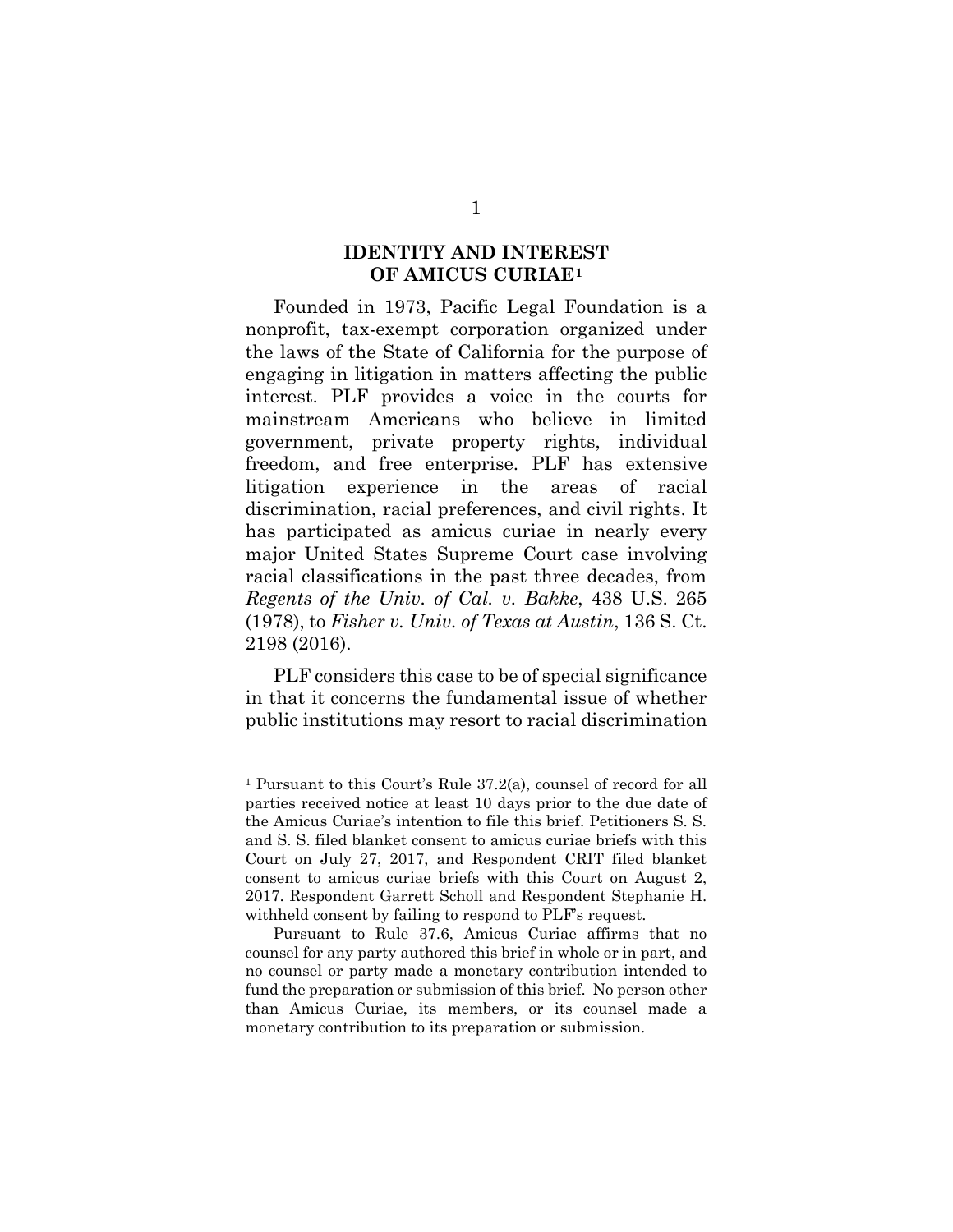to deny fundamental protections of state law to Indian children solely on the basis of their race. Amicus respectfully request that this Court grant the petition of S. S. and S. S. for writ of certiorari, and reverse the decision of the Arizona Court of Appeals.

#### **SUMMARY OF THE ARGUMENT**

<span id="page-11-0"></span>The Indian Child Welfare Act (ICWA) deprives American citizens of the equal protection of state custodial and protective services proceedings based solely on their race. The deprived citizens are American Indian children, vulnerable members of a class who repeatedly suffer ill effects from wellintentioned public and private efforts.[2](#page-11-1) Because of their race, American Indian children in state court custody proceedings are not afforded the "best interests of the child" standard that is available to all non-Indian children.

Congress' intrusion into these traditionally local matters is based on an improper interpretation of the Indian Commerce Clause, through which Congress purports to assert plenary power over all Native American affairs. The original scope of the Indian Commerce Clause does not support federal intrusion into state court standards for private custodial proceedings, and there is no other constitutional authority to support such an intrusion.

ICWA also impermissibly classifies American citizens based on their race. Federally recognized

<span id="page-11-1"></span><sup>2</sup> *See generally* Naomi Schaefer Riley, *The New Trail of Tears: How Washington Is Destroying American Indians* (2016) (describing the disastrous effects of numerous paternalistic policies on Native Americans, such as the "trust" relationship that bars private ownership of land and ICWA).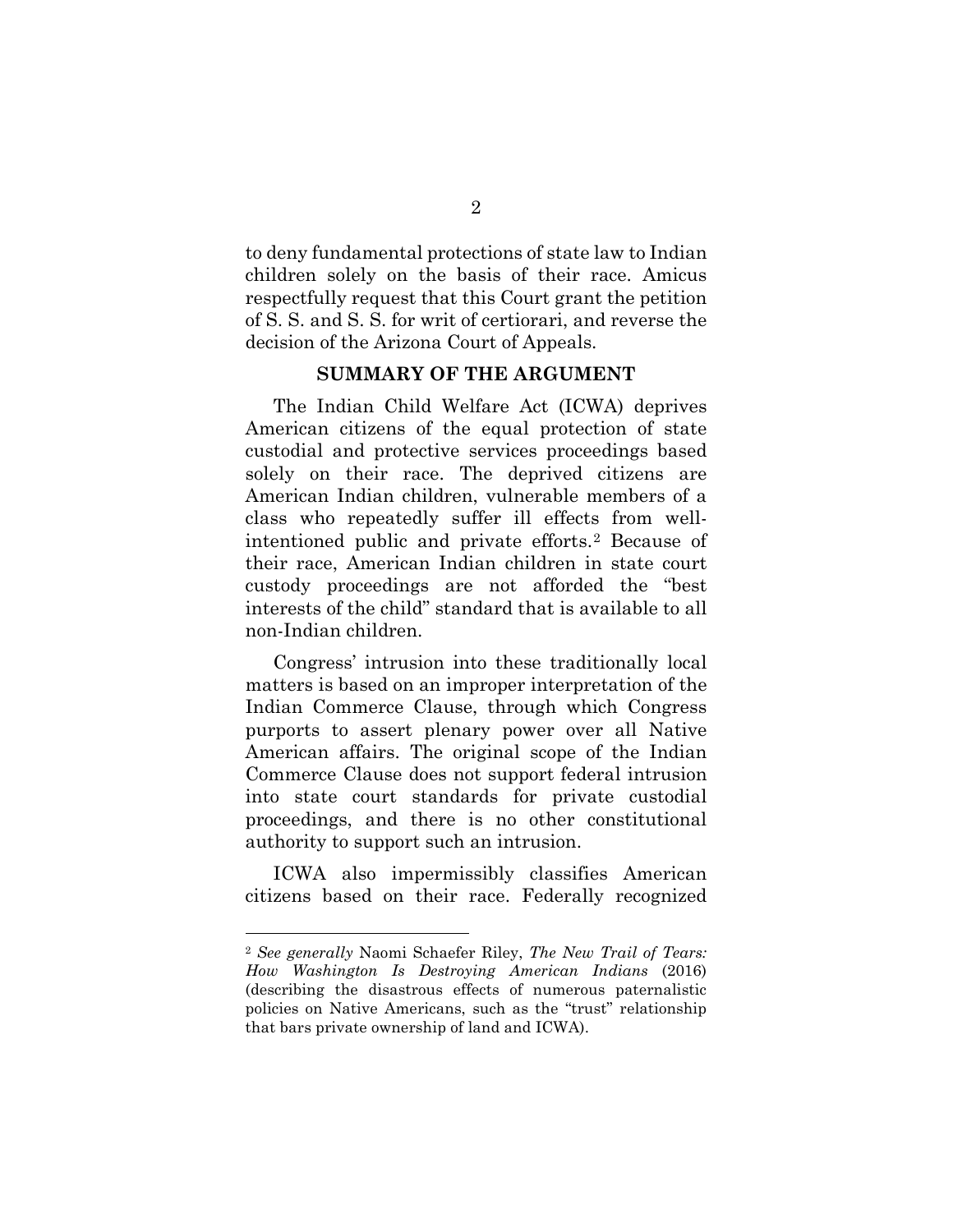tribal membership is almost universally dictated by descendancy, and ICWA applies to children who are members in a federally recognized tribe or are children of a member of a federally recognized tribe. In this way, ICWA almost always operates as a suspect classification based on race. The Arizona Court of Appeals, however, described ICWA's classifications as based "not on race, but on Indians' political status and tribal sovereignty," and therefore held that ICWA need only be "rationally related to the federal government's desire to protect the integrity of Indian families and tribes." Op. ¶ 27. App. 16a.

This case raises issues of national importance. Because Congress lacks the authority to regulate privately initiated, state-court custodial proceedings, and because ICWA impermissibly denies American citizens of the equal protection of the law based on race, this Court should grant certiorari and review the constitutionality of ICWA.

#### **ARGUMENT**

### <span id="page-12-1"></span><span id="page-12-0"></span>**I. CONGRESS' INTRUSION INTO PRIVATE, STATE COURT CUSTODIAL PROCEEDINGS RAISES SERIOUS FEDERALISM CONCERNS**

The constitutional structure preserves "broad autonomy" for the states in structuring their governments and pursuing legislative objectives. *Shelby Cnty., Ala. v. Holder*, 133 S. Ct. 2612, 2623 (2013). Federalism preserves the "integrity, dignity, and residual sovereignty" of the States through the allocation and balance of power between the States and the federal government. *Bond v. United States*, 564 U.S. 211, 221 (2011). Federalism also secures the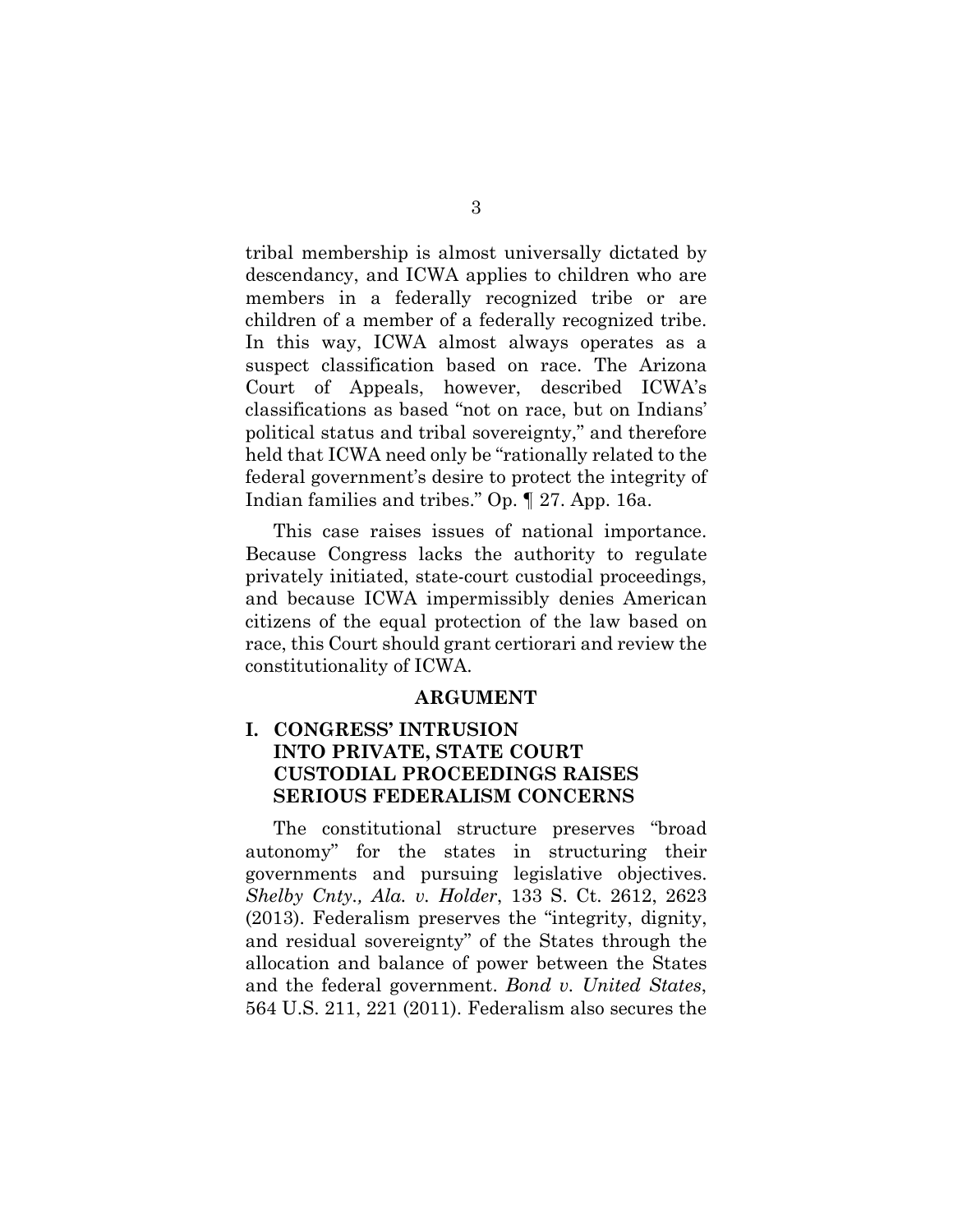right of the individual to be free from laws enacted "in excess of delegated governmental power." *Id.* at 221- 22.

The Constitution reserves all powers not specifically granted to the Federal Government to the states or citizens. U.S. Const. amend. X. Congress' sole asserted authority for ICWA—the Indian Commerce Clause—is insufficient to support the regulation of private state-court custodial proceedings. *Adoptive Couple v. Baby Girl*, 133 S. Ct. 2552, 2565-71 (2013) (Thomas, J., concurring). Since neither the Indian Commerce Clause nor any other constitutionally enumerated power gives Congress the power to regulate the terms of private, state-court custodial proceedings, this Court should grant certiorari in order to review the constitutionality of ICWA.

#### <span id="page-13-0"></span>**A. This Court Needs to Clarify the Proper Scope of the Indian Commerce Clause**

The congressional findings for the Indian Child Welfare Act claim that "Congress has plenary power over Indian affairs" derived from clause 3, section 8, article I of the U.S. Constitution and "other constitutional authority." 25 U.S.C. § 1901. The Indian Commerce Clause, however, merely states that "[t]he Congress shall have Power . . . [t]o regulate *Commerce* . . . with the Indian Tribes." U.S. Const. art. I, § 8, cl. 3 (emphasis added). This Court has repeatedly upheld similar assertions of power beyond commerce, stating that Congress has "'plenary and exclusive' powers to legislate in respect to Indian tribes" by virtue of the Indian Commerce Clause and the Treaty Clause. *United States v. Lara*, 541 U.S. 193, 194 (2004) (citing to *Washington v. Confederated*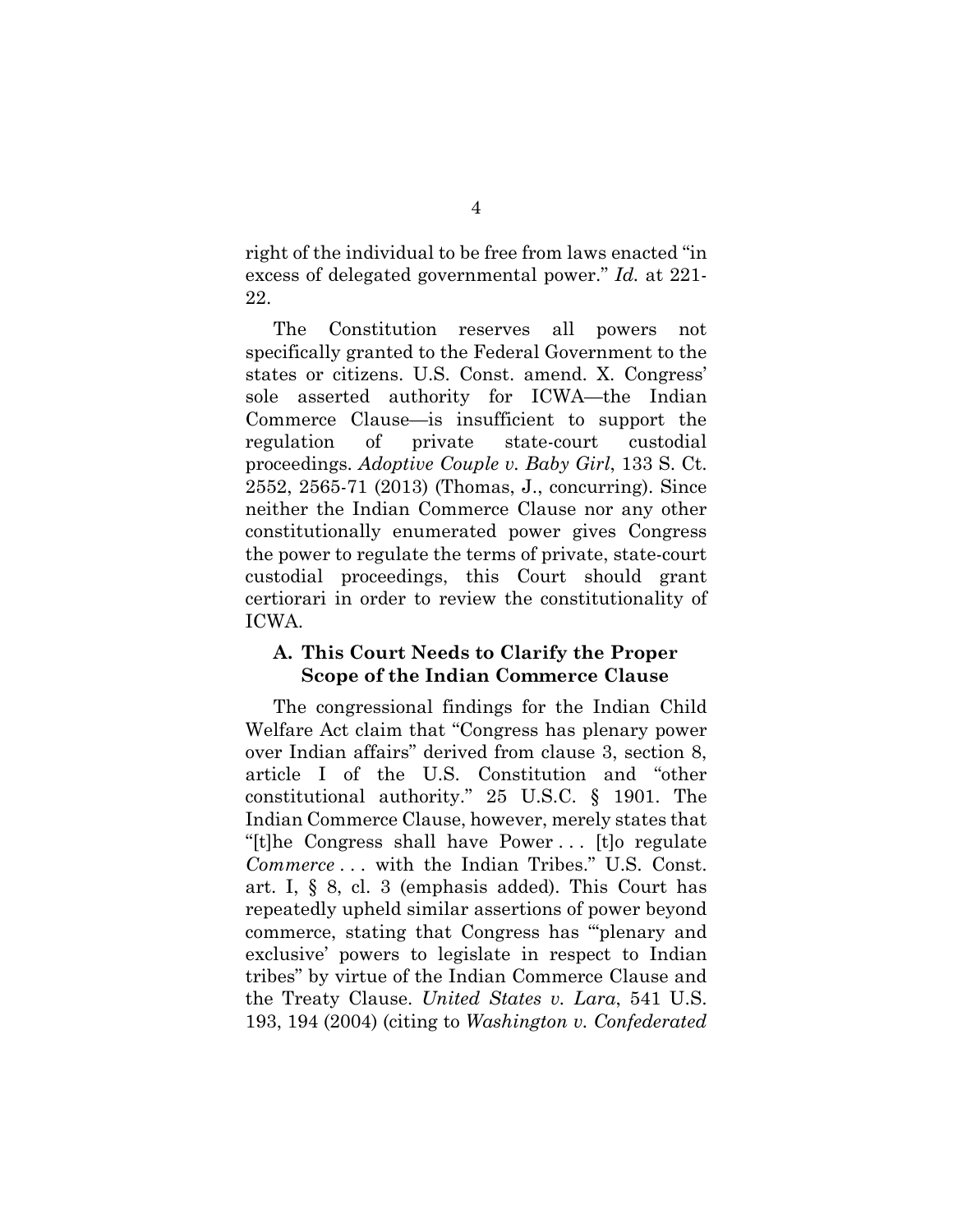#### *Bands and Tribes of the Yakima Indian Nation*, 439 U.S. 463, 470-71 (1979)).

But no constitutional grant of power gives Congress "such sweeping authority." *United States v. Bryant*, 136 S. Ct. 1954 (2016), *as revised* (July 7, 2016) (Thomas, J., concurring). Founding-era sources show that the Indian Commerce Clause was properly limited to the regulation of "*trade with Indians*, though not members of a state, yet residing within its legislative jurisdiction." The Federalist No. 42, at 284- 85 (James Madison) (Jacob E. Cooke ed., 1961); *see generally* Robert G. Natelson, *The Original Understanding of the Indian Commerce Clause*, 85 Denv. U. L. Rev. 201 (2007). Nor is there any other constitutional authority that could support the broad power Congress asserts over Native Americans. *See Adoptive Couple*, 133 S. Ct. at 2566 (Thomas, J., concurring) (citing Mathew L.M. Fletcher, *The Supreme Court and Federal Indian Policy*, 85 Neb. L. Rev. 121, 137 (2006)) ("As a matter of federal constitutional law, the Indian Commerce Clause grants Congress the only explicit constitutional authority to deal with Indian tribes"); Natelson, *supra*, at 210 (evaluating, and rejecting, other potential sources of authority supporting congressional power over Indians).

During the Constitutional Convention, James Madison proposed a more sweeping power "[t]o regulate affairs with the Indians as well within as without the limits of the United States." *See* 2 *Records of the Federal Convention of 1787*, at 315-16 (M. Farrand rev. ed., 1937) (Aug. 18, 1787) (motion of James Madison, Virginia). In response, the Committee of Detail proposed that the power "[t]o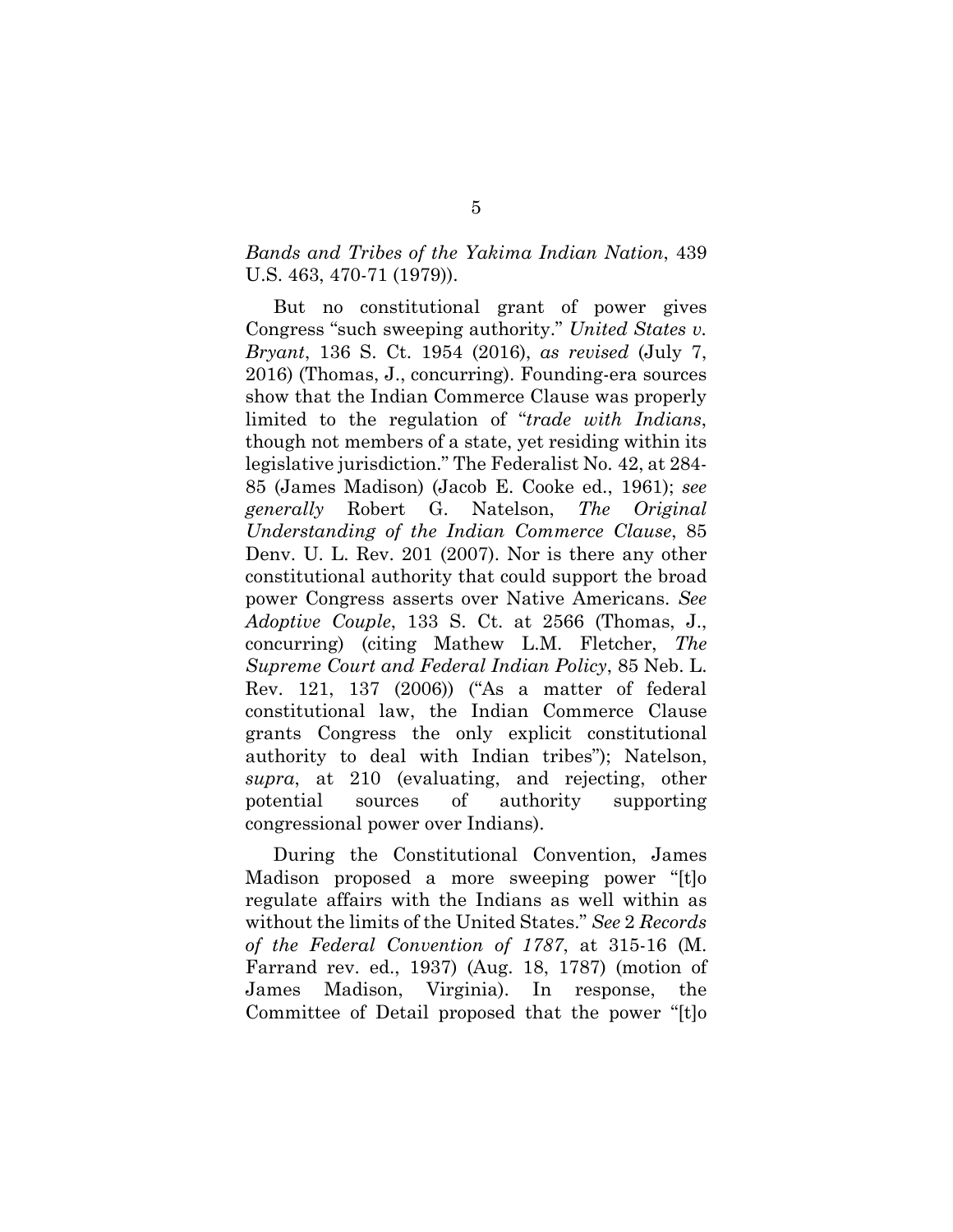regulate commerce with foreign nations, and among the several states;" be amended to include "and with Indians, within the Limits of any state, not subject to the laws thereof." Report of the Committee of Detail (Aug. 22, 1787), *reprinted in* 2 Records, at 366-67.

With these amendments, the grant of power to Congress over Indian affairs became limited in direction and scope. The object of the power was changed from individual "Indians" to "Indian Tribes." *See* Mark Savage, *Native Americans and the Constitution: The Original Understanding*, 16 Am. Indian Law Rev. 57, 72-73 (1991). Though the power could reach tribes within the limits of states but not subject to state jurisdiction, it could not reach individual Indians. *See id.* Early decisions of this Court extended the power of Congress to individual Indians, but only where "commerce, or traffic, or intercourse" was carried on by an individual member of a tribe. *See United States v. Holliday*, 70 U.S. 407, 418 (1865).

Viewed together with the additional grants of power contained within the Commerce Clause, it is evident that the Indian Commerce Clause is not a grant of plenary power over all Indian affairs. Article I, section 8, clause 3 gives Congress related grants of power over three separate relationships: "To regulate Commerce with foreign Nations, and among the several States, and with the Indian Tribes." U.S. Const. art. I, § 8, cl. 3. The Clause has not been—and could not be—construed to grant Congress plenary power over foreign nations or the states; and there is no reason to infer the Committee on Detail would have used the same Clause to extend such power over Indian tribes alone. *See* Natelson, *supra*, at 215.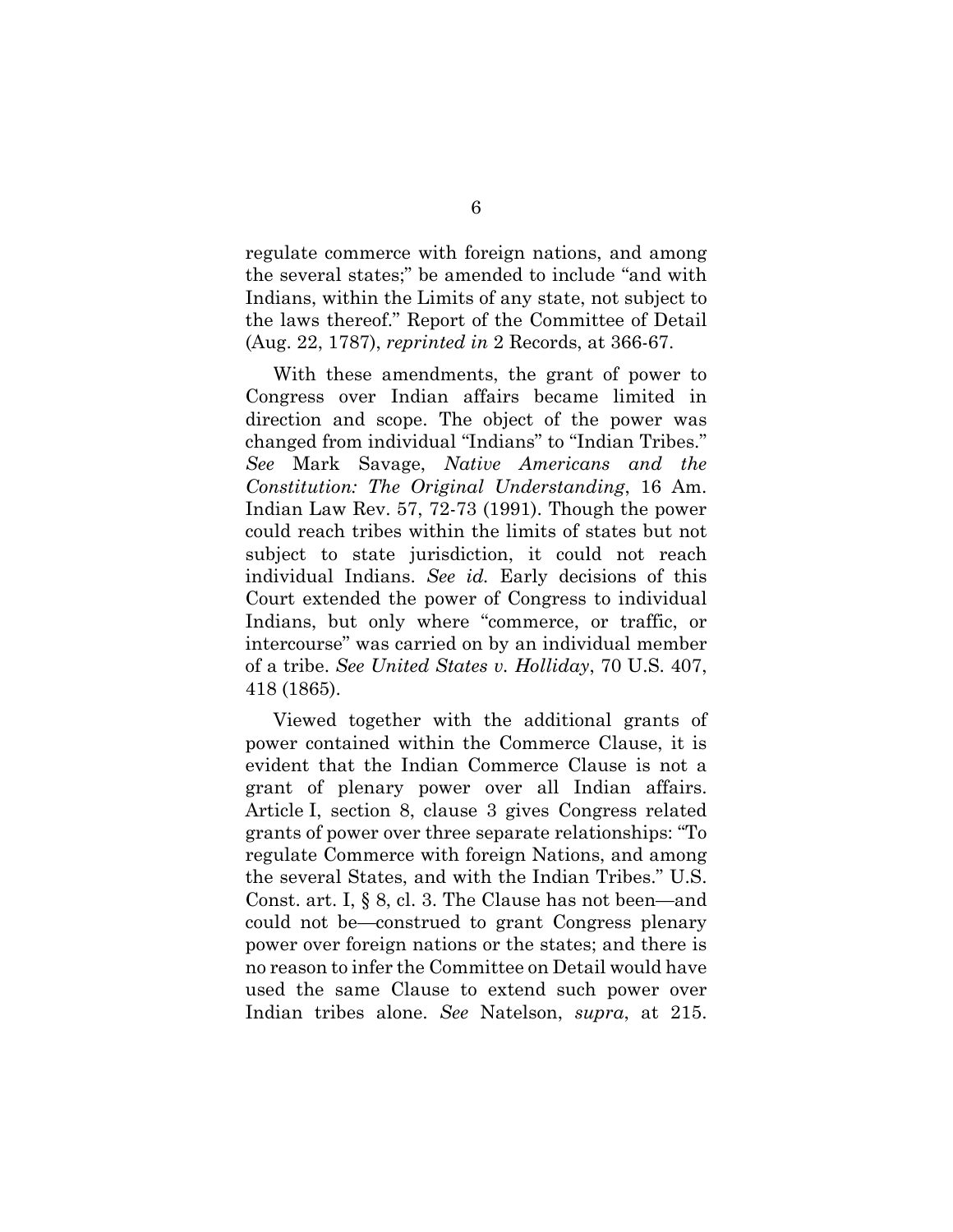Varying the meaning of "Commerce" for the three objects of the Clause violates the contemporaneous legal rule of construction that "the same word normally ha[s] the same meaning when applied to different phrases in an instrument." *Id.*

Though the idea that Congress had exceptionally broad authority to regulate with respect to Indian tribes has been accepted in this Court for over 100 years, attributing such authority to the Indian Commerce Clause is, at best, a post-hoc rationale. In *United States v. Kagama*, the Court admitted that "it would be a very strained construction" of the Indian Commerce Clause to find that laws passed "without any reference to their relation to any kind of commerce" could be "authorized by the grant of power to regulate commerce with the Indian tribes." 118 U.S. 375, 378-79 (1886). Under a proper understanding of the Indian Commerce Clause, Congress' appropriate reach must be limited to some type of commerce with the Indian tribes.

#### <span id="page-16-0"></span>**B. Many State Courts Improperly Apply ICWA to Private, State-Court Custodial Proceedings That Are Beyond the Reach of Congress**

The states "diverge greatly" in their interpretations of whether ICWA applies to private proceedings involving intrafamily disputes. *See, e.g.*, Billy Joe Jones, et al., *The Indian Child Welfare Act Handbook: A Legal Guide to the Custody and Adoption of Native American Children* 28 (American Bar Association 2d ed., 2008). This Court should grant certiorari to clarify among the state courts that Congress' authority under the Indian Commerce Clause cannot reach private custodial proceedings.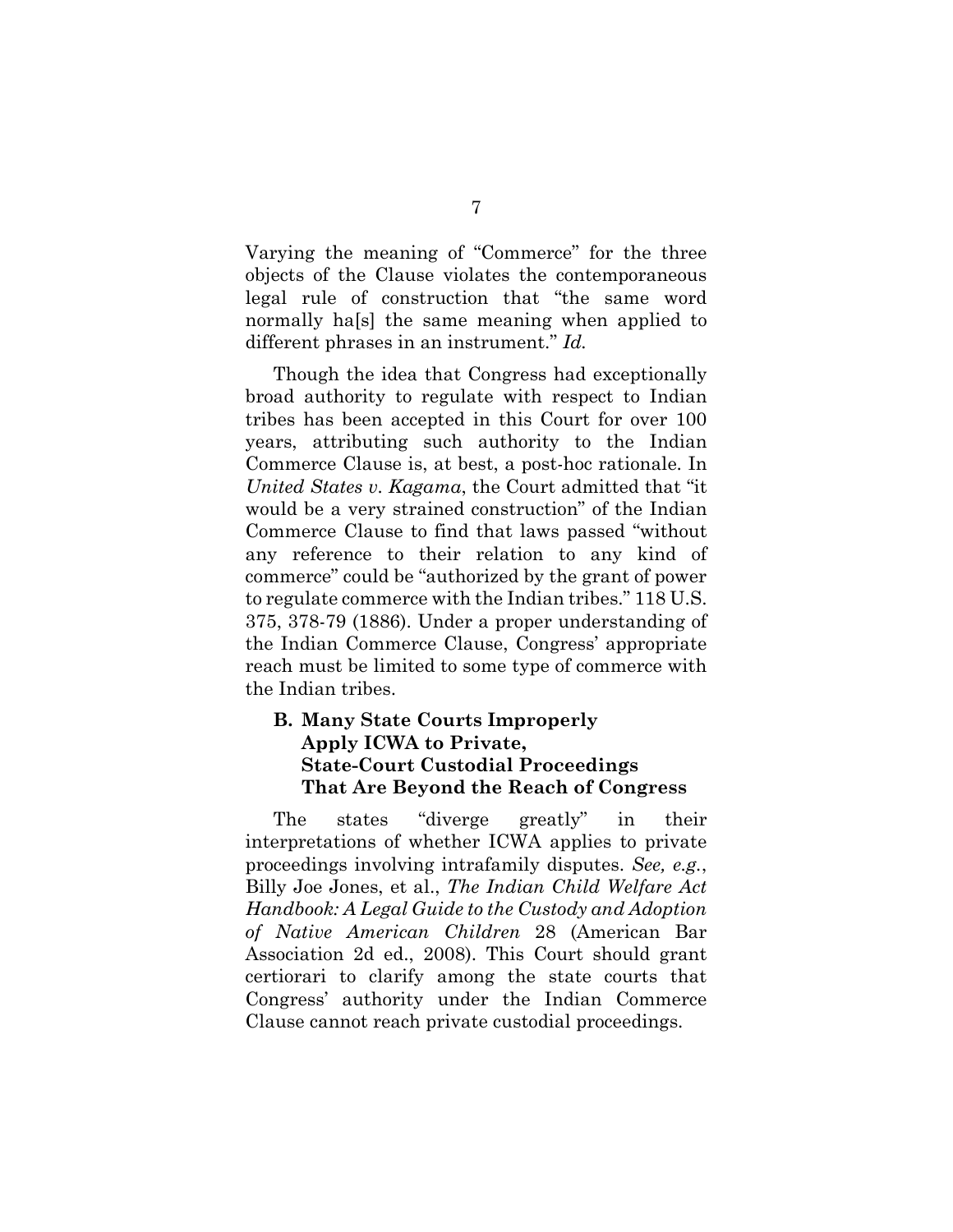The power granted by the Indian Commerce Clause is not plenary. ICWA is therefore constitutional only if the proceedings in which it applies can be viewed as "[c]ommerce . . . with the Indian Tribes." U.S. Const. art. I, § 8, cl. 3.

The application of ICWA here does not "regulate Indian tribes as tribes." *See Adoptive Couple*, 133 S. Ct. at 2570 (Thomas, J., concurring). Yet here, the court below applied ICWA to a proceeding for termination of parental rights (TPR) initiated by an Indian father against a non-Indian ex-partner. Op. ¶ 22. App. 12a-13a. This is purely a private dispute between a former couple. Op. ¶ 5. App. 3a.

Application of ICWA in this case does not implicate commerce with an Indian tribe, nor does it regulate commerce between individuals. Even the broad, though similarly suspect, $3$  interpretation of the Commerce Clause has been limited by this Court. *See United States v. Lopez,* 514 U.S. 549 (1995) (holding unconstitutional the Gun-Free School Zones Act of 1990 as regulating conduct beyond the scope of "Commerce . . . among the several States"); *and United States v. Morrison*, 529 U.S. 598 (2000) (holding unconstitutional the Violence Against Women Act on similar grounds). Under the Commerce Clause, Congress may only regulate: (1) the use of the channels of commerce; (2) the instrumentalities of commerce or persons in interstate commerce; and (3) activities that have a substantial effect on commerce. *Lopez*, 514 U.S. at 558-59. Where Congress

<span id="page-17-0"></span><sup>3</sup> Prominent scholars have argued that Article I, section 8, clause 3 should be more properly limited to trade between the states. *See, e.g.*, Randy E. Barnett, *The Original Meaning of the Commerce Clause*, 68 U. Chi. L. Rev. 101 (2001).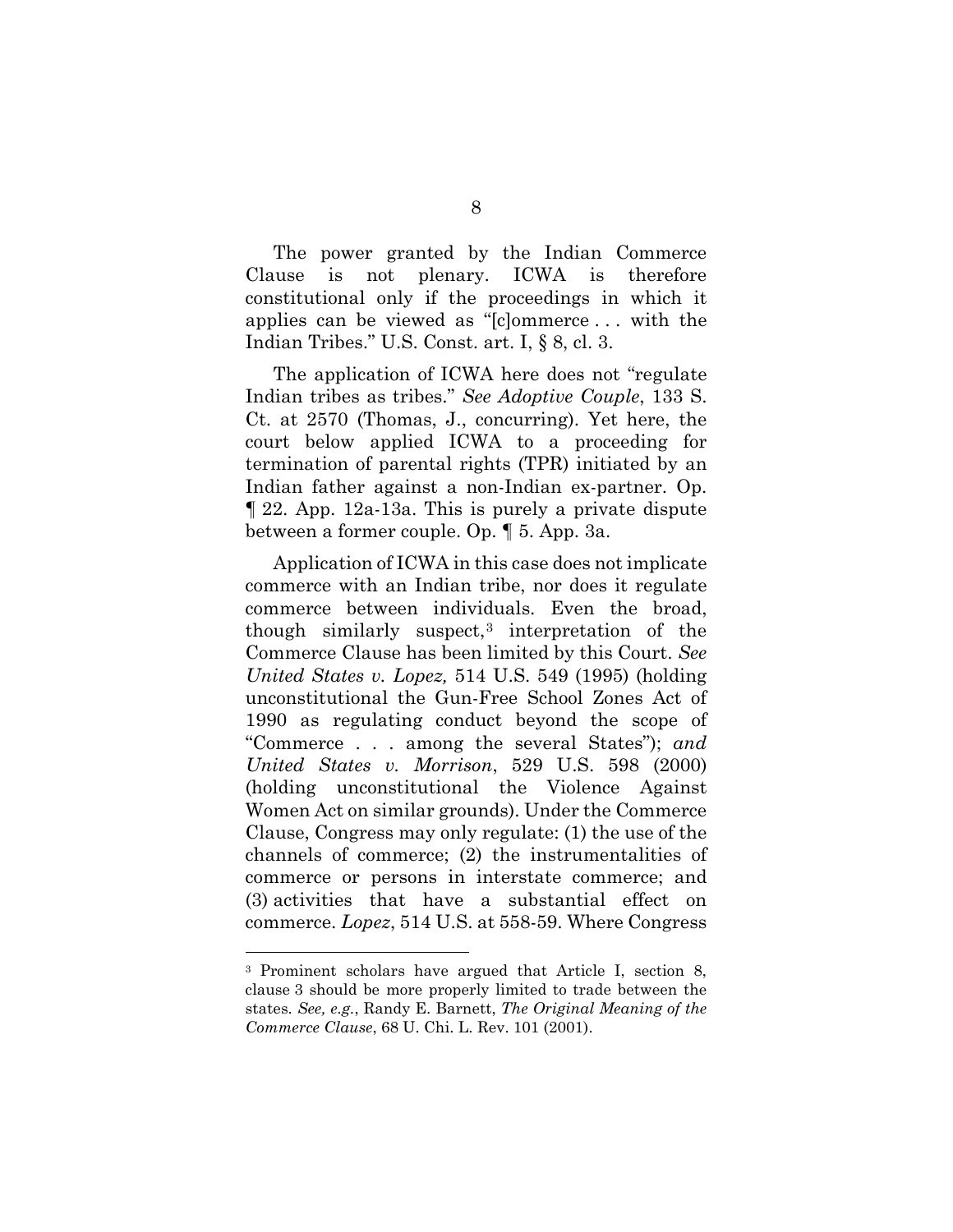has regulated other parental rights, it has relied on express connections to interstate commerce. *See, e.g.*, *United States v. Cummings*, 281 F.3d 1046, 1049 (9th Cir. 2002), *cert. denied*, 537 U.S. 895 (upholding the International Parental Kidnapping Crime Act because all persons prosecuted would have necessarily first engaged in "[t]he transportation of passengers in interstate commerce"). No such connection to commerce exists here.

Because neither the Indian Commerce Clause nor any other enumerated power can be interpreted as a plenary grant of authority over all Indian affairs, and because private, state-court custodial proceedings are not "Commerce ... with [an] Indian Tribe<sup>[]</sup>," this Court should grant certiorari and review the constitutionality of ICWA.

### <span id="page-18-0"></span>**II. THIS COURT SHOULD GRANT THE PETITION TO RESOLVE THE CONFLICT BETWEEN ICWA AND THE EQUAL PROTECTION GUARANTEE OF THE FIFTH AMENDMENT**

Regardless of Congress' authority to regulate with respect to Indian tribes, that power "is not absolute." *United States v. Alcea Band of Tillamooks*, 329 U.S. 40, 54 (1946) (plurality opinion). All legislation passed by Congress—even legislation enacted under the Indian Commerce Clause—is rightly scrutinized to determine whether it violates the equal protection component of the Fifth Amendment. *See, e.g.*, *Morton v. Mancari*, 417 U.S. 535 (1974); *and Delaware Tribal Bus. Comm. v. Weeks*, 430 U.S. 73, 84 (1977).

Where legislation—such as ICWA—classifies people based on a "suspect" classification involving an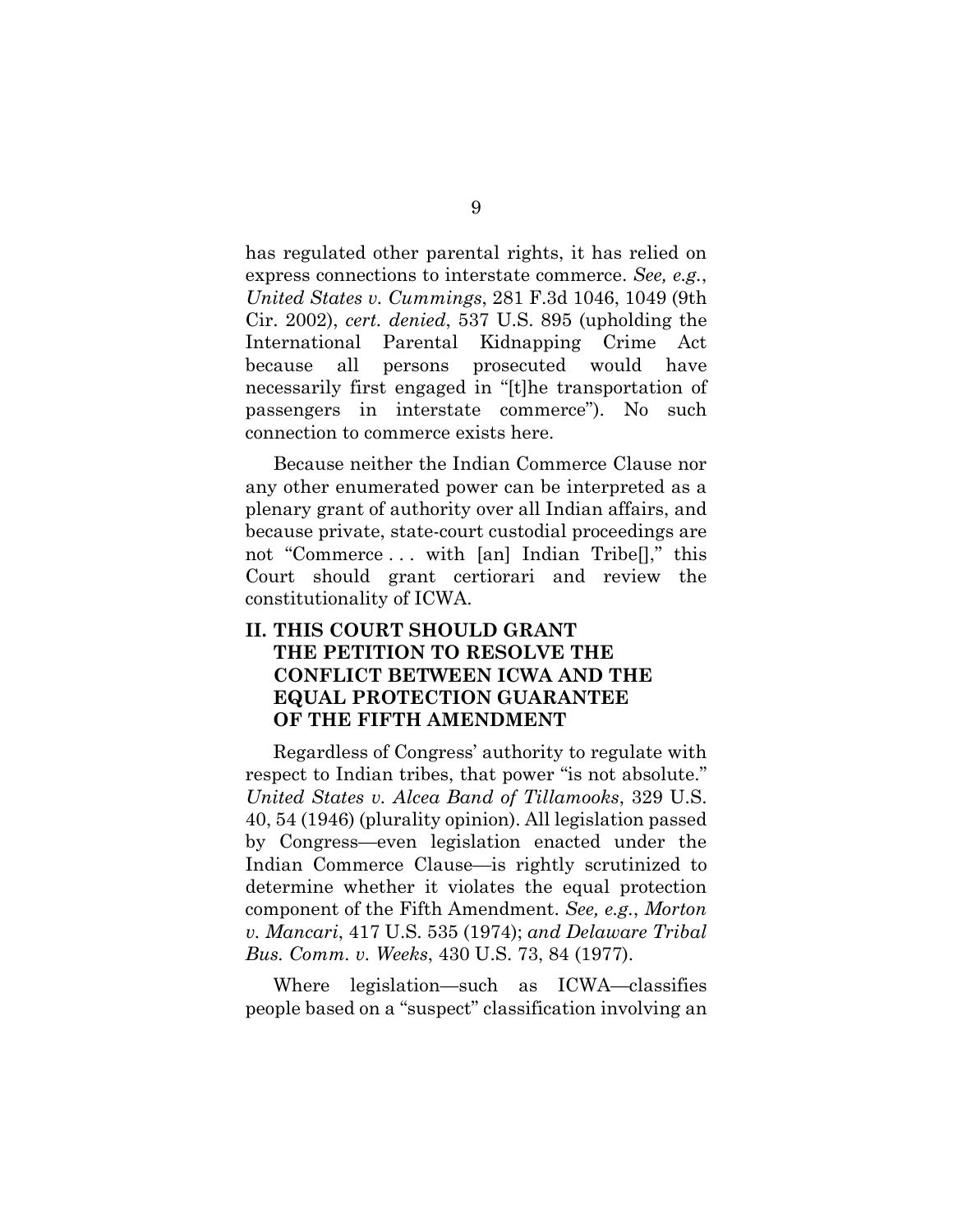immutable characteristic, such as race, ethnicity, or ancestry, it must be subjected to strict scrutiny by the courts. *Adarand Constructors, Inc. v. Pena*, 515 U.S. 200, 227 (1995) (all racial classifications imposed by federal, state, or local government are analyzed under strict scrutiny). This searching review takes place even where the classification appears "benign," or is intended to help the minority class. *Id.* Because ICWA regulates Indian children based solely on their genetic association and descendancy, it must survive strict scrutiny.

### <span id="page-19-0"></span>**A. State Courts Fail to Analyze ICWA Under Strict Scrutiny, Even Though It Classifies Indian Children Based on Race Through Blood Lineage**

ICWA governs in all legal proceedings that involve the custodial status of an "Indian child." 25 U.S.C. § 1911. Indian child is defined as "any unmarried person who is under age eighteen and is either (a) a member of an Indian tribe or (b) is eligible for membership in an Indian tribe and is the biological child of a member of an Indian tribe." 25 U.S.C. § 1903(4).

While this Court has upheld classifications targeting members of Indian tribes where the connections were based on social, cultural, or political relationships, *see United States v. Antelope*, 430 U.S. 641, 646 (1977); *Moe v. Salish & Kootenai Tribes*, 425 U.S. 463, 480-81 (1976); *and Morton v. Mancari*, 417 U.S. 535, 554 (1974) ("The preference, as applied, is granted to Indians not as a discrete racial group, but, rather, as members of quasi-sovereign tribal entities . . . ."), ICWA ignores any such connection,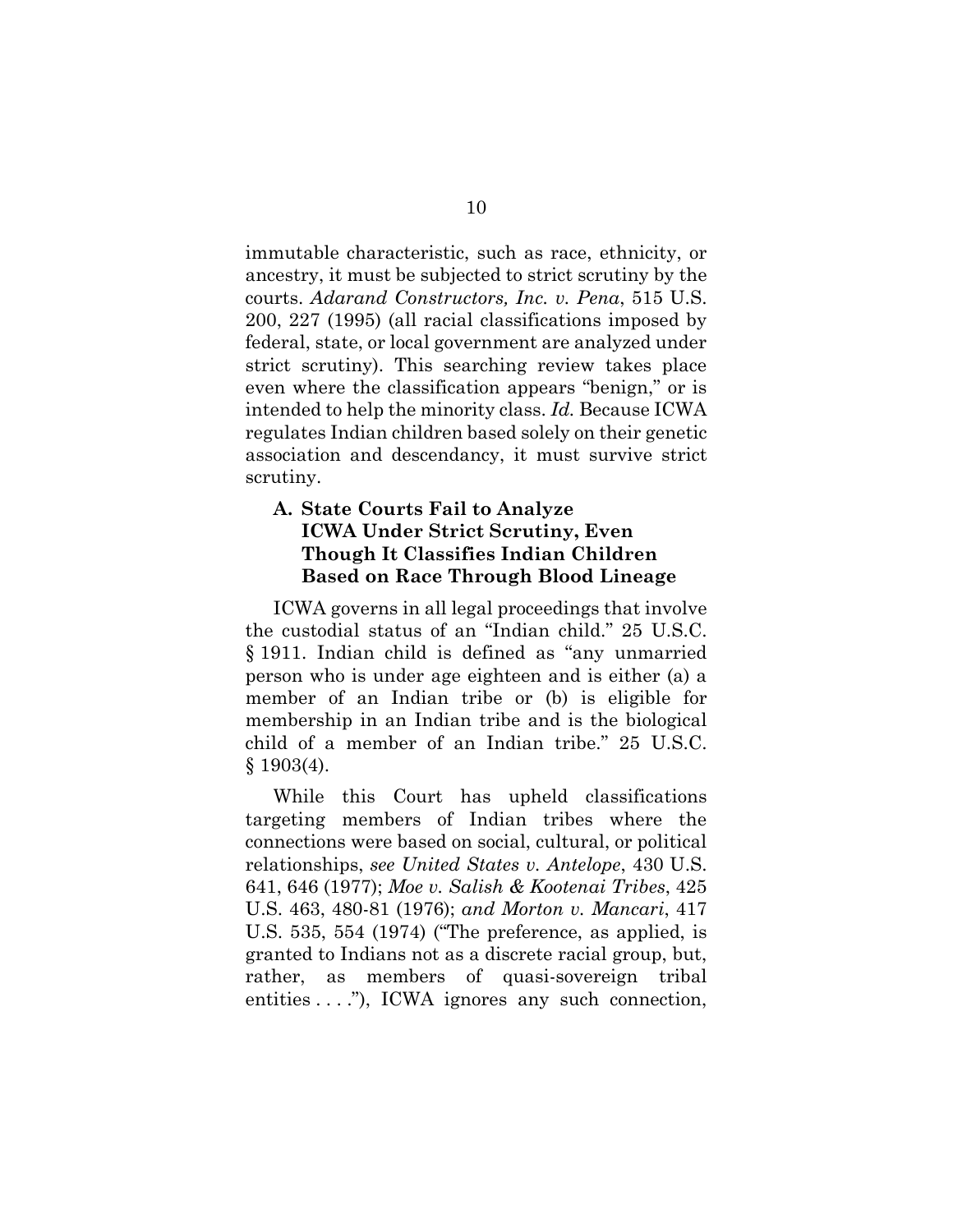instead using blood lineage[4](#page-20-0) as the means to establish application of placement preferences.[5](#page-20-1) Despite this use of racial classifications, numerous state courts including the Arizona Court of Appeals here—analyze ICWA under a rational basis standard. *See* Op. ¶ 27, App. 16a ("[T]he additional requirements ICWA imposes . . . are rationally related to the federal government's desire to protect the integrity of Indian families and tribes.").

For most Indian tribes, membership is further limited by an express use of "blood quantum"[6](#page-20-2) established by the issuance of a "Certificate of Indian Blood" from the Bureau of Indian Affairs establishing

<span id="page-20-0"></span><sup>4</sup> Although enrollment criteria are set by each tribe's governing documents, practically speaking, almost all federally recognized tribes require either "lineal descent from someone named on the tribe's base roll" or "lineal descent from a tribal member who descends from someone whose name appears on the base roll." U.S. Dep't of the Interior, Bureau of Indian Aff., *A Guide to Tracing American Indian & Alaska Native Ancestry*, https:// www.bia.gov/cs/groups/public/documents/text/idc-002619.pdf

<span id="page-20-1"></span><sup>5</sup> Although the placement preferences are not at issue in this case, the fact that placement preferences *require* an Indian child be sent to "*an* Indian" foster facility approved by "*an* Indian tribe" without consideration of the child's tribal membership or heritage further establishes that ICWA is based not on concerns for tribal connections, culture, or heritage, but race alone. *See generally* Timothy Sandefur, *Escaping ICWA Penalty Box*, 37 Child. Legal Rts. 1, 51 (2017).

<span id="page-20-2"></span><sup>6</sup> Blood quantum requirements are generally expressed by some minimum fraction of "Indian blood" that must be established through genealogical ancestry, such as 1/4, 1/8, or 1/16 verifiable Indian heritage. *See generally* Ryan W. Schmidt, *American Indian Identity and Blood Quantum in the 21st Century: A Critical Review*, 2011 J. Anthropology 1, at 6-7. For some tribes, membership eligibility is satisfied through blood quantum ancestry in that particular tribe, while others are satisfied by blood quantum ancestry in any tribe. *Id.*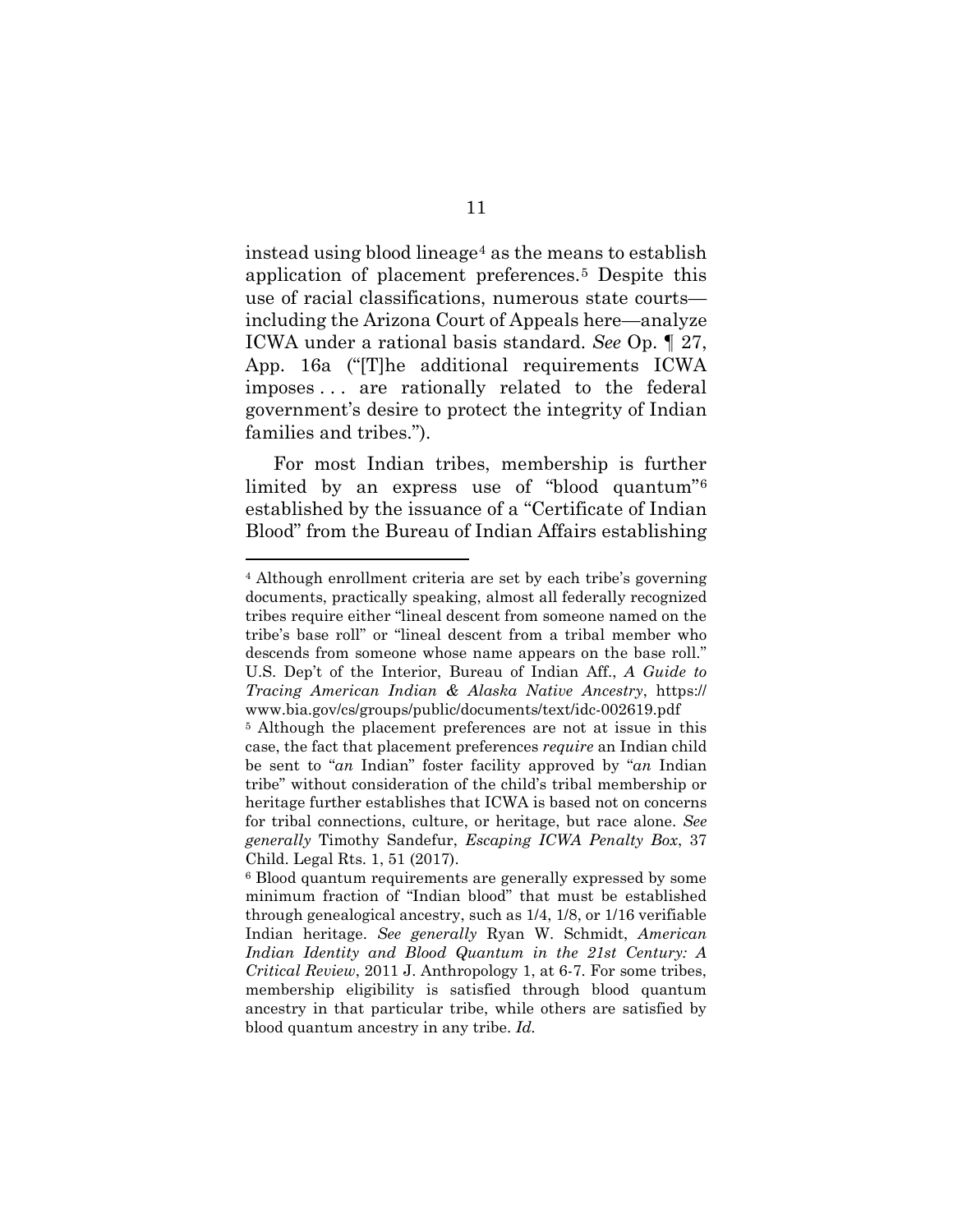lineal tribal connections. U.S. Dep't of the Interior, Bureau of Indian Aff., *Genealogy*, https://www.bia.gov /FOIA/Genealogy/. For nearly a third of federally recognized tribes, there is no minimum blood quantum, meaning that any ancestral Indian connection to the tribe, no matter how distant, suffices. In short: for many Indian children, one drop of blood triggers all of ICWA's extraordinary burdens.[7](#page-21-1)

For many Indian children, tribal ancestry means that race-based classification overrides nondiscriminatory state court standards, and state courts are therefore prevented from acting even where—as here—they find sufficient evidence of abandonment and determine that severance of parental rights is in the best interests of the child. Op. ¶ 7. App. 4a.

Because ICWA applies to children based not on their actual tribal membership or cultural connections, but rather on their racial descendancy from historically identified members of a race, it must be analyzed under strict scrutiny.

#### <span id="page-21-0"></span>**B. ICWA Cannot Survive Strict Scrutiny**

Laws that impose racial classifications are constitutional "only if they are narrowly tailored to further compelling governmental interests." *Grutter* 

<span id="page-21-1"></span><sup>7</sup> Under current Bureau of Indian Affairs guidelines, the standard may be even lower than the "one drop" standard, since ICWA must be applied any time there is "reason to know" a child is an Indian child. 25 C.F.R. § 23.111(e). "Reason to know" may be satisfied when "[a]ny participant in the proceeding ... informs the court that the child is an Indian child," or if "[t]he child . . . gives the court reason to know he or she is an Indian child." *Id.* § 23.107(c). The standards will then apply until tribal eligibility can be disproven.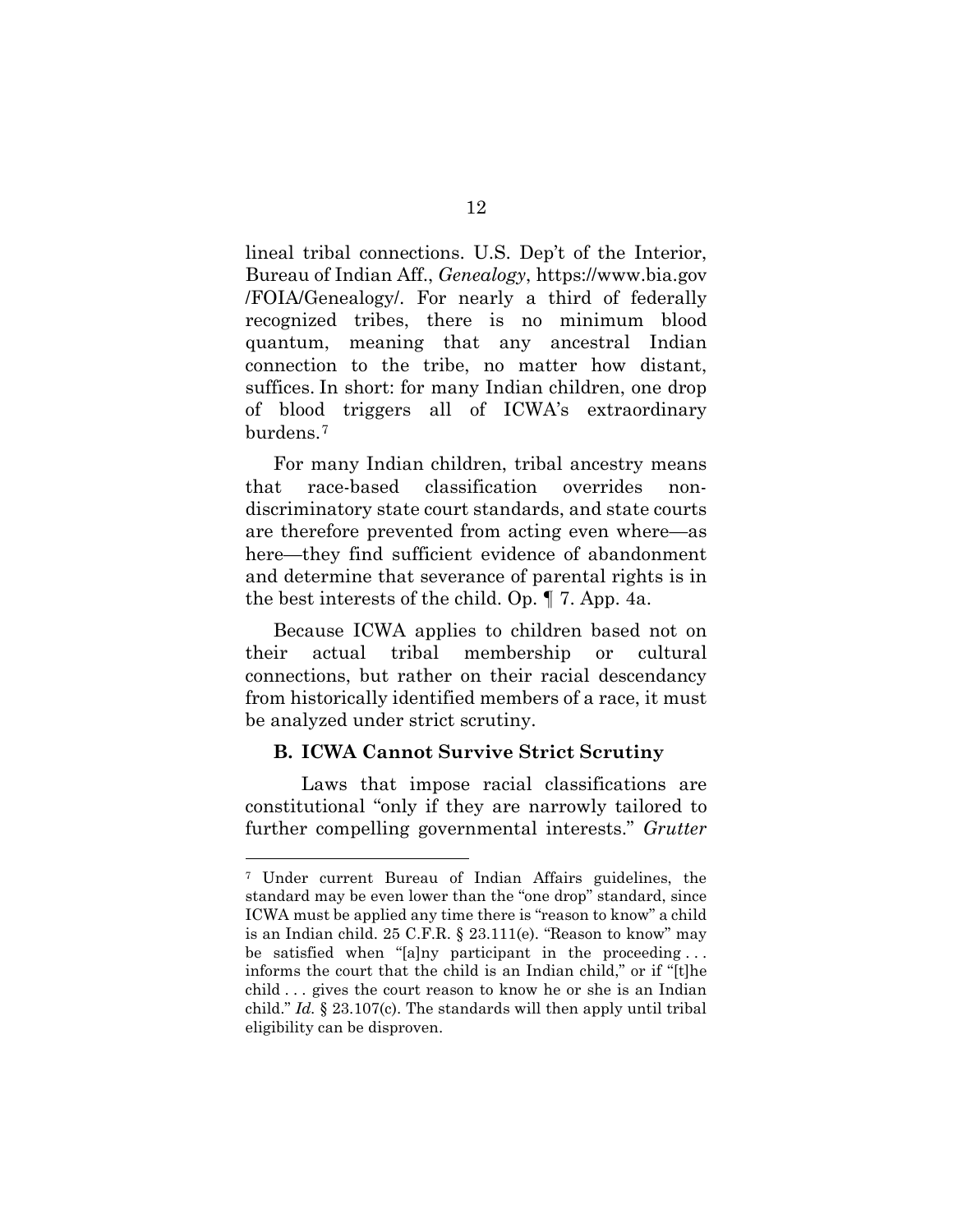*v. Bollinger*, 539 U.S. 306, 326 (2003). Even where racial classifications appear to be motivated by benign purposes—or even where they are intended to be remedial—searching inquiry is necessary to ensure a "smoke out" of illegitimate uses of race based on "notions of racial inferiority or simple racial politics." *City of Richmond v. J.A. Croson Co.*, 488 U.S. 469, 493 (1989) (plurality opinion).

While the government has a compelling interest in attempts to remedy past discrimination,[8](#page-22-0) *see United States v. Paradise*, 480 U.S. 149, 167 (1987), any law that uses racial classification must be narrowly tailored to that interest. *See Gratz v. Bollinger*, 539 U.S. 244, 269 (2003). The facts of this case establish the unconstitutional overbreadth of ICWA. The children here sought severance of parental custodianship from their non-Indian mother—a mother the trial court found by clear and convincing evidence had abandoned the children. Op. ¶ 7, App. 4a-5a. But ICWA's race-based procedural hurdles were invoked to prevent an Indian father from severing ties with an unfit, non-Indian mother, preventing the formal adoption of the Indian children into a unified, loving family.

This Court has previously recognized that the possibility that ICWA may place "certain vulnerable children at a great disadvantage solely because an ancestor—even a remote one—was an Indian . . . would raise equal protection concerns." *See Adoptive* 

<span id="page-22-0"></span><sup>8</sup> ICWA was passed as a response to the shameful application of states' child protection laws and policies in the mid-twentieth century. *See* Matthew L.M. Fletcher & Wenona T. Singel, *Indian Children and the Federal-Tribal Trust Relationship*, 95 Neb. L. Rev. 885, 952-56 (2016).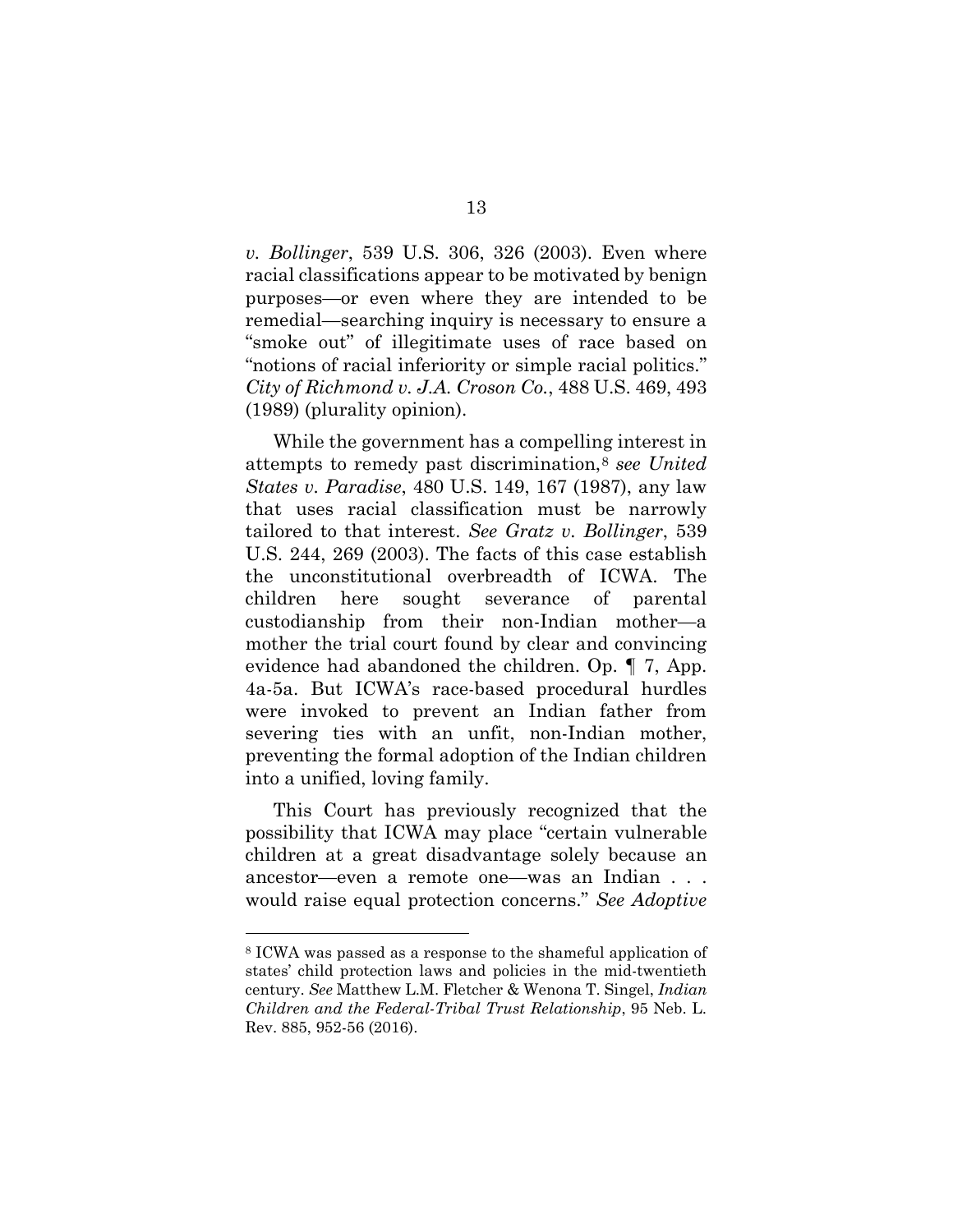*Couple*, 133 S. Ct. at 2552. This case demonstrates that this Court's concern is well founded. What's more, the unequal treatment required by ICWA threatens to effectively erase the traditional "best interests of the child" rule for one race of children. *See* Joan Heifetz Hollinger, *Beyond the Best Interests of the Tribe: The Indian Child Welfare Act and the Adoption of Indian Children*, 66 U. Det. Mercy L. Rev. 451, 453 (1989). Thus, children of the "wrong" race will be more likely to be placed in an outcome that is not in their best interests. *See id.*

"[A]ll racial classifications reviewable under the Equal Protection Clause" must be subjected to strict scrutiny. *Gratz*, 539 U.S. at 270. Because ICWA applies to children based solely on their race, it employs a suspect classification and must be analyzed under strict scrutiny. Many state courts—including the Arizona Court of Appeals here—have improperly reviewed ICWA using the rational basis standard. Despite the compelling interest of remedying past discrimination by state agencies and private institutions, ICWA is overbroad and not narrowly tailored to that purpose. Accordingly, this Court should grant certiorari to review ICWA.

#### **CONCLUSION**

<span id="page-23-0"></span>ICWA was passed in response to shameful actions by state courts and private institutions undertaken out of paternalistic notions of what was "best" for Indian children. Those mistaken notions led to years of Indian children receiving different treatment in state court custodial proceedings, creating a de facto